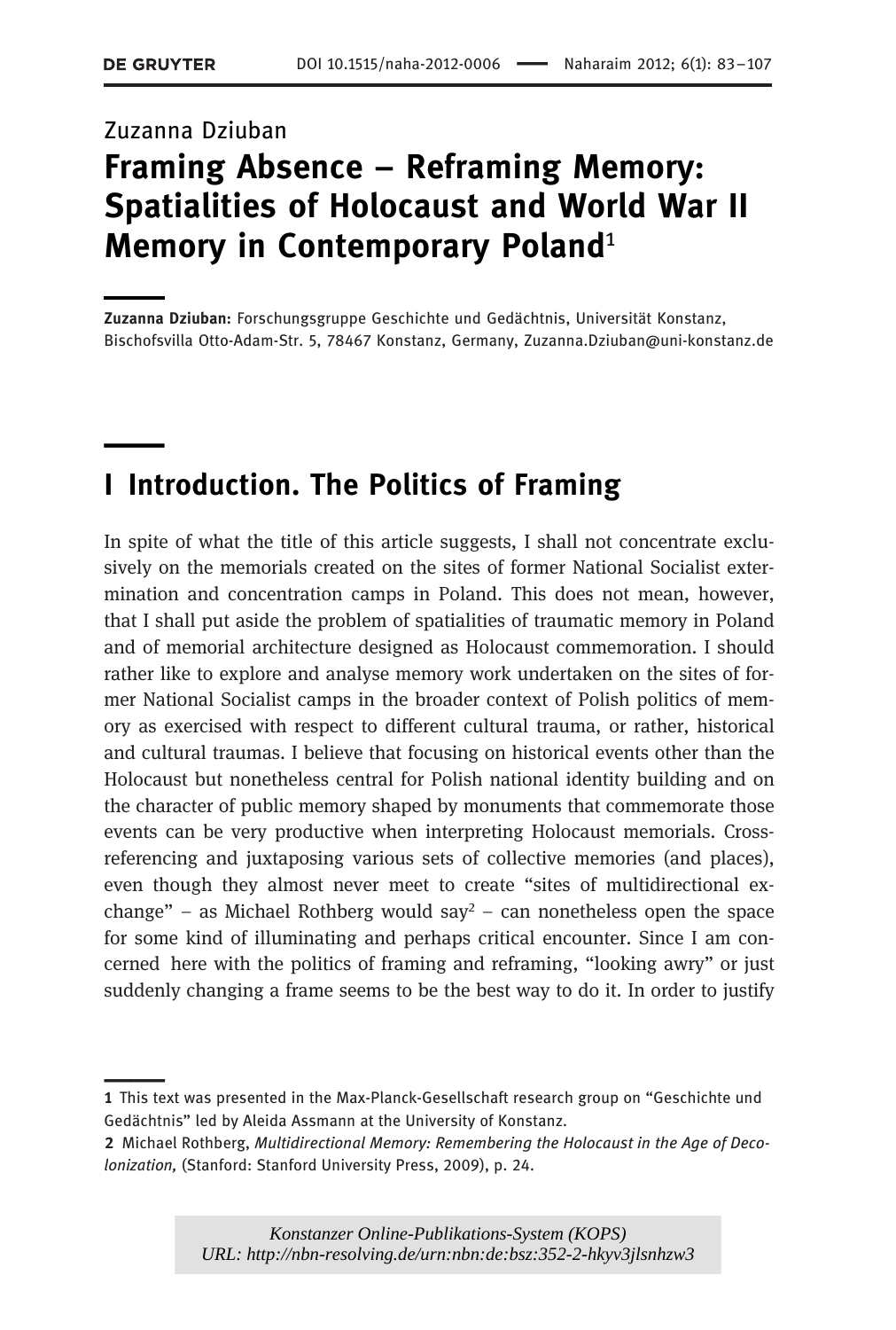this decision, I shall now list several seemingly unrelated reasons or considerations that dictated this shift of attention.

Firstly, my participation in the networking meeting with organisations active in the field of Memory and Remembrance, organised by the European Commission and Fundamental Rights Agency in Copenhagen in late April 2012<sup>3</sup>, provoked me to rethink my position with respect to the problem of transnational or rather European memory. An effort to shape European memory and find the "defining moments in modern European history", which – for obvious reasons – was crucial for the organisers of the conference, was confronted with critical voices pointing out the need to call the very existence of unifying and defined European memory into question. The issue loomed large at the conference. The objections – voiced, among others, by Harald Wydra and James Mark – to the unproblematic and naive operationalisation of the category of the European, also when it comes to Holocaust remembrance, were based mainly on their postulate to seriously integrate Eastern European memory into European memory politics. The need to again pose the question of what can unite rather than divide national communities and provide a point of reference for the common constructions of memory, so urgent in the process of unifying Europe, did not mean that the Europeanisation of the Holocaust – which, according to Dan Diner4, requires the understanding of the Holocaust as a foundational event for common European memory – should be disputed. Rather, the acceptance of the Shoah as the common and definitely transnational point of reference, crucial for the constructions of a European community of memory, should be supplemented by recognition of other histories, that is, Eastern European traumas, which could also be understood in terms of the "defining moments in modern European history".

Interestingly, the need to rewrite European memory, or rather to destabilise and problematise it, and thus give voice to the multivocality and multiperspectivity of the communities of memory that shape the European Union, was strictly connected with Wydra's and Mark's reflection on Polish national memory politics after 1989. The importance of various histories of oppression for Poles and their national identity, which constitute what I should like to call here – borrowing Jacques Derrida's category – "Polish hauntology"<sup>5</sup> , such as the gulag experience,

<sup>3</sup> 2nd Networking meeting with organisations active in the field of Memory and Remembrance, "Remembering for the Future", 26 & 27 April 2012, Copenhagen, Denmark.

<sup>4</sup> Dan Diner, Beyond the Conceivable: Studies on Germany, Nazism, and the Holocaust (Berkley: University of California Press, 2000).

<sup>5</sup> Jacques Derrida, Specters of Marx: The State of the Debt, The Work of Mourning & the New International (New York : Routledge, 1994).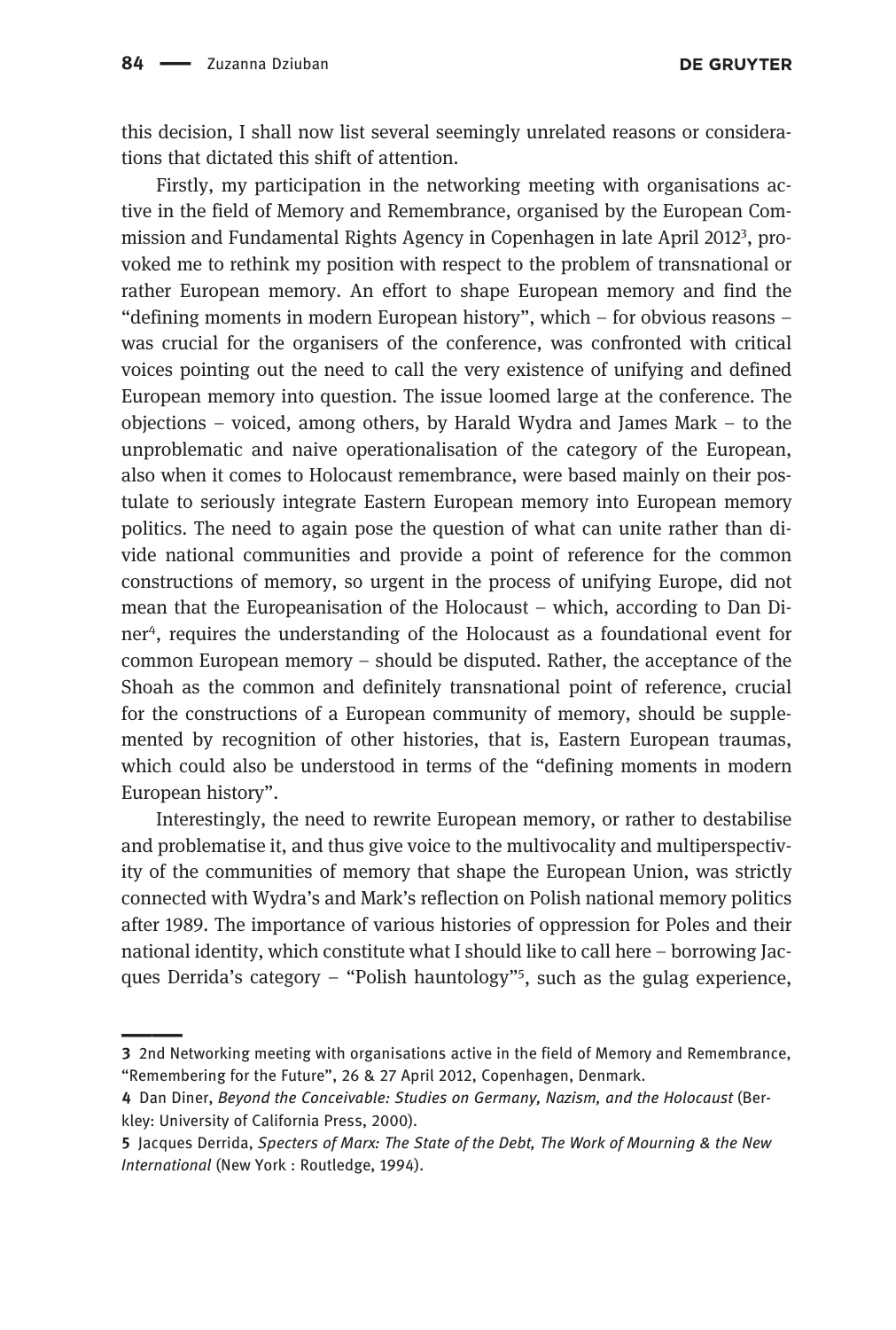mass deportations to the Soviet Union, Katyń, post-war Communist crimes, and more than forty years of grappling with a totalitarian regime, was stressed. The need to reintegrate those histories into the broader European context was emphasised. Yet both scholars' interpretations of what Eastern Europe remembers as its defining moments, obviously constructed from an outsider's perspective and aimed at articulating Eastern European problems in Western European categories, left the questions of "how?" and "why?" rather unattended. In the country where memories (especially after 1989) almost never unite and almost always divide, where political struggles are always strictly bound up with struggles over memory, the answer to the questions of "how?" and "why?" is, however, of primary importance. Collective and public memory in Poland is an extremely tangled and constantly contested terrain. Hence, only by raising queries firstly about its changing social and cultural functions and secondly concerning the political dynamics of "defining" moments in both Polish and European history can one grasp why "Polish national memory" (even as a purely theoretical and inevitably politicised concept) cannot be easily incorporated into the framework of also highly problematic European memory.

That is why I concentrate in the following more on the specificity of the politics of memory in Poland and elucidate, on the one hand, why and to what extent Polish Holocaust remembrance is shaped and affected by the inevitable tensions between the larger European framework together with European demands (as postulated by European Commission officials and willingly internalised by Poles) and national sentiments that sometimes block and problematise this internalisation. On the other hand, I look at how Holocaust memory is and can be entangled in a rather difficult process of reworking other "Polish" historical traumas, from which it seems to be radically separated. This kind of double contextualisation enables one, in my opinion, both to bring the multiperspectivity and locality of European Holocaust memory to the fore and to see Polish and "European" memory as inevitably "complex and plural", rather than as potentially unified and closed. Moreover, this kind of approach allows me to reflect on the consequences and usefulness of oscillation between various frames or politics of framing (transnational, European, national) for the process of working through the past, including the Holocaust as a "defining moment in European history". Only by locating the problem of memory work in the broader context of national identity building and identity politics, not only after World War II, and right after 1989, but also of contemporary memory clashes in Poland, can we understand better how policies of identity have been affecting commemorative efforts in former National Socialist camps, with consequences that seem to be especially problematic and controversial in the case of Poland.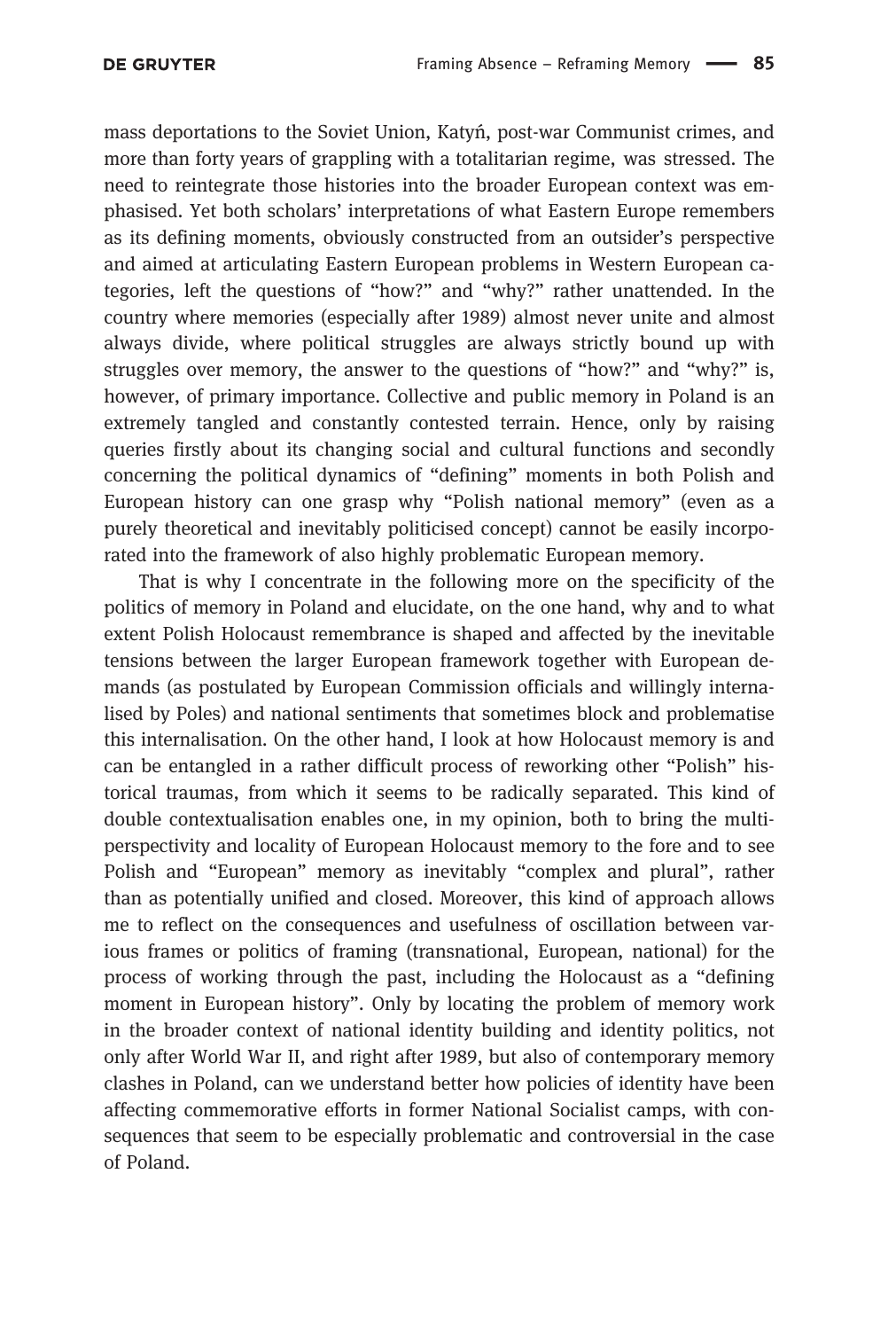### II Katyń – Smoleńsk

Secondly, referring to the events that took place in Poland in April 2012, and which have dominated public debate in a way that I find extremely interesting and questionable, if not dangerous, was very hard to resist. The verdict of the European Court of Human Rights in Strasbourg on Katyń, delivered on 16 April 2012, which was controversial and unsatisfying for many Poles, since the Katyń massacre was designated as a war crime and not as genocide (the result being that there will be no legal consequences for the Russian government), was definitely one of them. Therefore, from the perspective of many Polish politicians and historians, the crime committed in the forest near Katy<sup>ń</sup> in April 1940 – the killing of 4,421 Polish reserve officers, police officers, and representatives of the intelligensia with a bullet in the head (accompanied by the killing of more than 17,000 other Poles in Russian forests surrounding Charkow and Miednoje in April of the same year) – is still neither punished, nor properly commemorated (at least in European public discourse). Even though trauma discourse was employed by the Strasburg judges – reference was made to the double traumatisation of the families of the victims who suffered both due to the loss and the lack of access to information about their relatives' fate, for more than fifty years, and thus were themselves victims of "inhuman treatment" – Katy<sup>ń</sup> is still a solely Polish tragedy.

Another event is the second anniversary of the Smoleńsk tragedy. This took place on 10 April 2010, when a plane with the President of the Republic of Poland, Lech Kaczyński, his wife, and 94 other people (politicians, ministers, members of the Polish parliament, generals, family members, and activists engaged in the commemoration of Katyn  $)$  – all of whom were on their way to Katyń in order to participate in the commemoration of the seventieth anniversary of the Katy<sup>ń</sup> crime – crashed at Smolensk Airport. Two years after the catastrophe, one glance at the character of the commemoration of the anniversary and at the debate surrounding both the event itself and the politics of its commemoration is enough to pronounce with certainty that the process of coming to terms with it is definitely not over and will not be over for a very long time. The event, which at first (right after the catastrophe) unified Poles in an explosion of collective mourning<sup>6</sup>, nowadays functions rather as a wound that does not want to heal, provoking memories and interpretations that radically divide Poles – both politicians and ordinary men. Sometimes even the metaphor of "two Polands" or of the Polish cold war is employed to describe that division.

<sup>6</sup> For critical analysis of this phenomenon see: Sławomir Sierakowski, Agata Szcześniak (eds.), Żałoba (Warszawa: Wydawnictwo Krytyki Politycznej, 2010).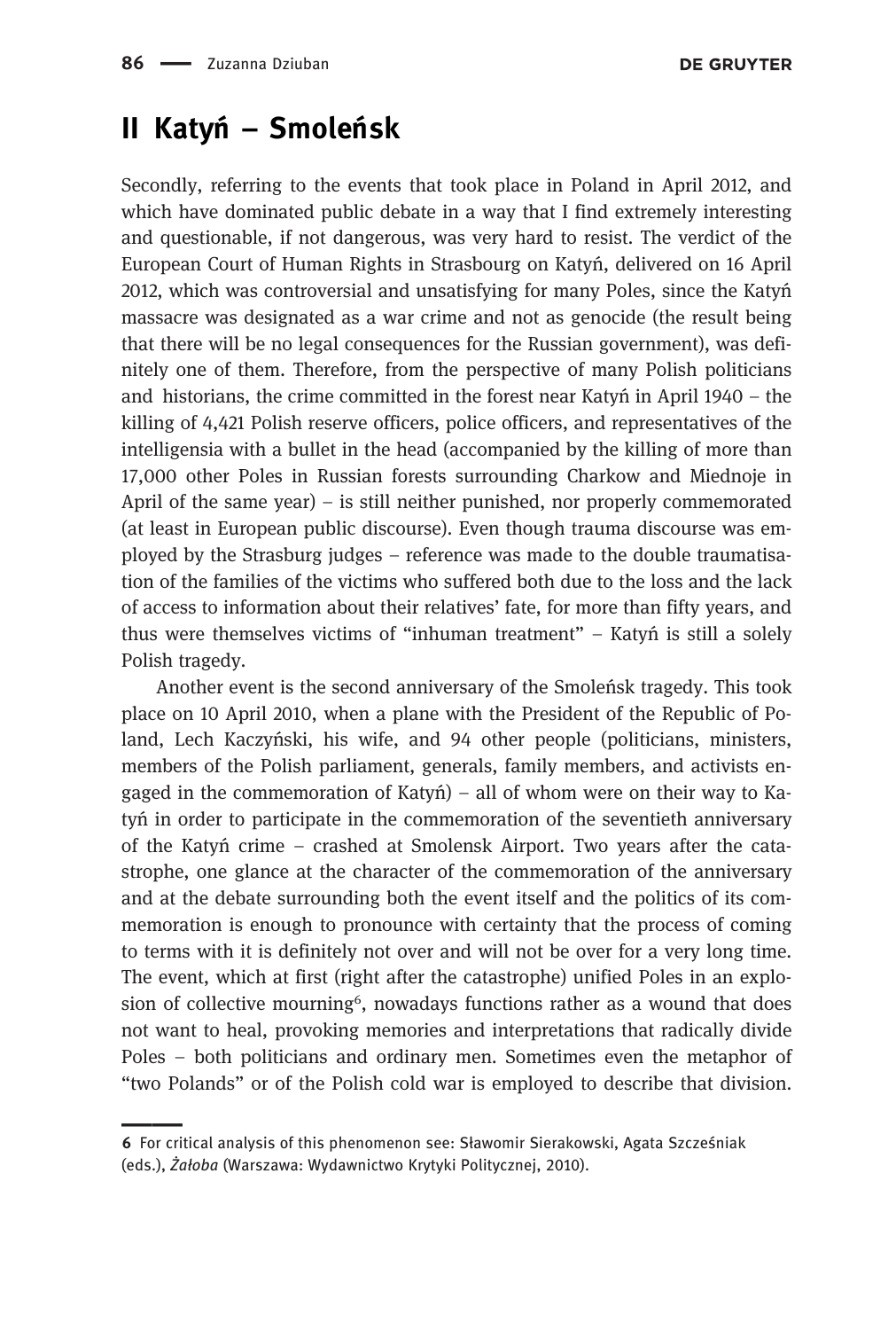Dramatically opposed interpretations of the Smoleńsk catastrophe are promoted: one sees the tragedy as an accident caused by bad weather conditions and mistakes made by the plane crew (which was presumably pressed to land in Smolensk even though warnings about the bad weather conditions made a decision to choose another airport more reasonable); another views it as a calculated and carefully planned attempt on the life of the Polish president, which is sometimes compared to the terrorist attack on The World Trade Centre<sup>7</sup>. According to a survey carried out this year, 18% of Poles believe that Russians are responsible for the death of the 96 Poles traveling to Katyń. The catastrophe is also perceived as a heroic deed and symbol of Polish destiny – a dramatic and uncanny encounter on the site of ongoing Polish tragedy, or simply as a repetition of the tragic fate of the victims of Stalinist crimes committed in the forest near Katyń.

The symbolic and very real battles over Smoleńsk were represented not only in political disputes and public debates lead by historians and intellectuals, but also by sometimes very brutal struggles over public space. The burial of Lech Kaczynski and his wife in the Wawel cathedral in Krakow "alongside the great Jagiellon kings", aimed at enhancing the "heroic interpretation"<sup>8</sup> of their death, arouses a great deal of controversy until today. Another struggle is the longlasting battle carried on by the "defenders of the Cross" and "opponents of the Cross", the cross being the symbol of solidarity and support for the dead president, Lech Kaczyński, erected in front of the President's Palace in Warsaw 5 days after the catastrophe and remaining there – guarded 24 hours a day – for more than five months. (After all, "[c]onflicts of memory converge with contests over territory"<sup>9</sup> – as Michael Rothberg claims.) This year, apart from the religious dimension, new threads and arguments were added and operationalised in the battle over Smoleńsk. During the celebrations of the second anniversary of the tragedy, the rhetoric of truth-searching and high treason dominated. Supporters of Jarosław Kaczyński, taking part in the celebrations, were equipped with banners bearing the slogan "We demand the truth about Smoleńsk", as well as depicting the present president, Bronisław Komorowski, and the primeminister, Donald Tusk, and calling them traitors. The rhetoric of truth was intensified by direct reference to Katy<sup>ń</sup> and to the "ethical" dimension of the remembrance of Smoleńsk – good and evil being not synonyms of universal moral positions, but standpoints taken by representatives of political parties who

<sup>7</sup> Jarosław Kaczyński, See: Gazeta Wyborcza, 10.04.2012.

<sup>8</sup> Andrzej Nowak, From Memory clashes to a general battle, East European Studies no.6, (2011): 3.

<sup>9</sup> Rothberg, Multidirectional Memory, p. 310.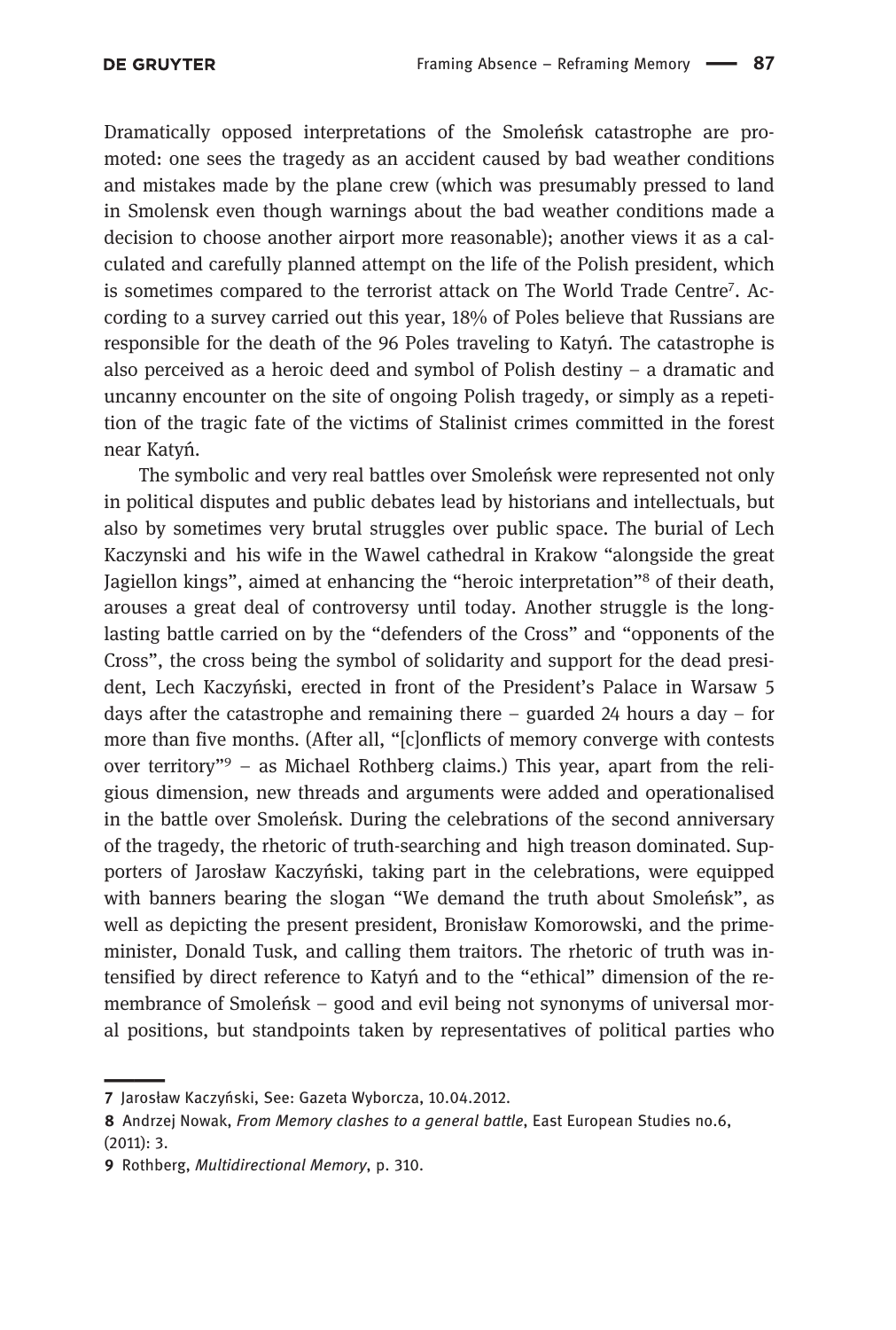do or do not care about finding out the "truth" about the catastrophe. To quote Jarosław Kaczyński, commenting on the course of the commemorative ceremonies in Warsaw, on 10 April this year:

At Krakowskie Przedmieście good defeated evil. Good, which is brought by memory and the truth, defeated the evil of forgetfulness and concealment. Poles were together again and have shown that they are willing to revere the memory of the victims of the Smoleńsk catastrophe. They have proven that time does not erase memory and does not make the question of what really happened at the airport in Siewiernyj invalid. Poles have shown the present government how to pay tribute to those who served their country. However, on 10 April the Polish State was quiet. It remained silent. Yet, this silence was not a sign of contemplation, prayer, or memory. It was a silence that shouted: "Nothing has happened!", "There is not a problem!". The anniversary celebrated silently by the Polish government had only one aim: to silence and erase memory, and to block the quest for the truth."<sup>10</sup>

Thus, Smoleńsk, as this quote clearly shows, is being played on not only as emotional, but also as ideological and political capital – as a tool in the political struggle between the opposition party Prawo i Sprawiedliwość (Law and Justice Party), led by Jarosław Kaczyński, suffering from a personal loss (after all, the dead president was his twin brother), and the government party Platforma Obywatelska (The Civic Platform) represented by Komorowski and Tusk. This new highly politicised way of framing Smoleńsk is clearly constructed due to the reference to the rhetoric associated closely with the communist regime and its ideological crimes. This consists of the silencing and the hiding of the truth, which certainly occurred with respect to the Katyń massacre, which for almost fifty years was attributed to the Germans. Yet the Smoleńsk discourse of truth cannot be interpreted as political "repression of the repressions"<sup>11</sup> – to use Alexander Etkind's phrase – that was so liberating after 1989. The juxtaposition of Smoleńsk and Katyń that indeed two years ago led to the long-awaited broad and international public interest in the massacre committed in 1940, to the opening of Russian archives, and to the world-wide projections of Andrzej Wajda's movie about Katy<sup>ń</sup> (almost unnoticed at the time of its launching in 2007) now seems to be mostly enhancing the traumatising potential of the Smoleńsk catastrophe, the consequences of which have haunted the Polish political debate in an increasingly problematic way.

<sup>10</sup> Gazeta Wyborcza, 11.04.2012.

<sup>11</sup> Aleksander Etkind, "Stories of the Undead in the Land of the Unburied: Magical Historicism in Contemporary Russian Fiction," Slavic Review, 68, 3 (2009): 631–658, 635.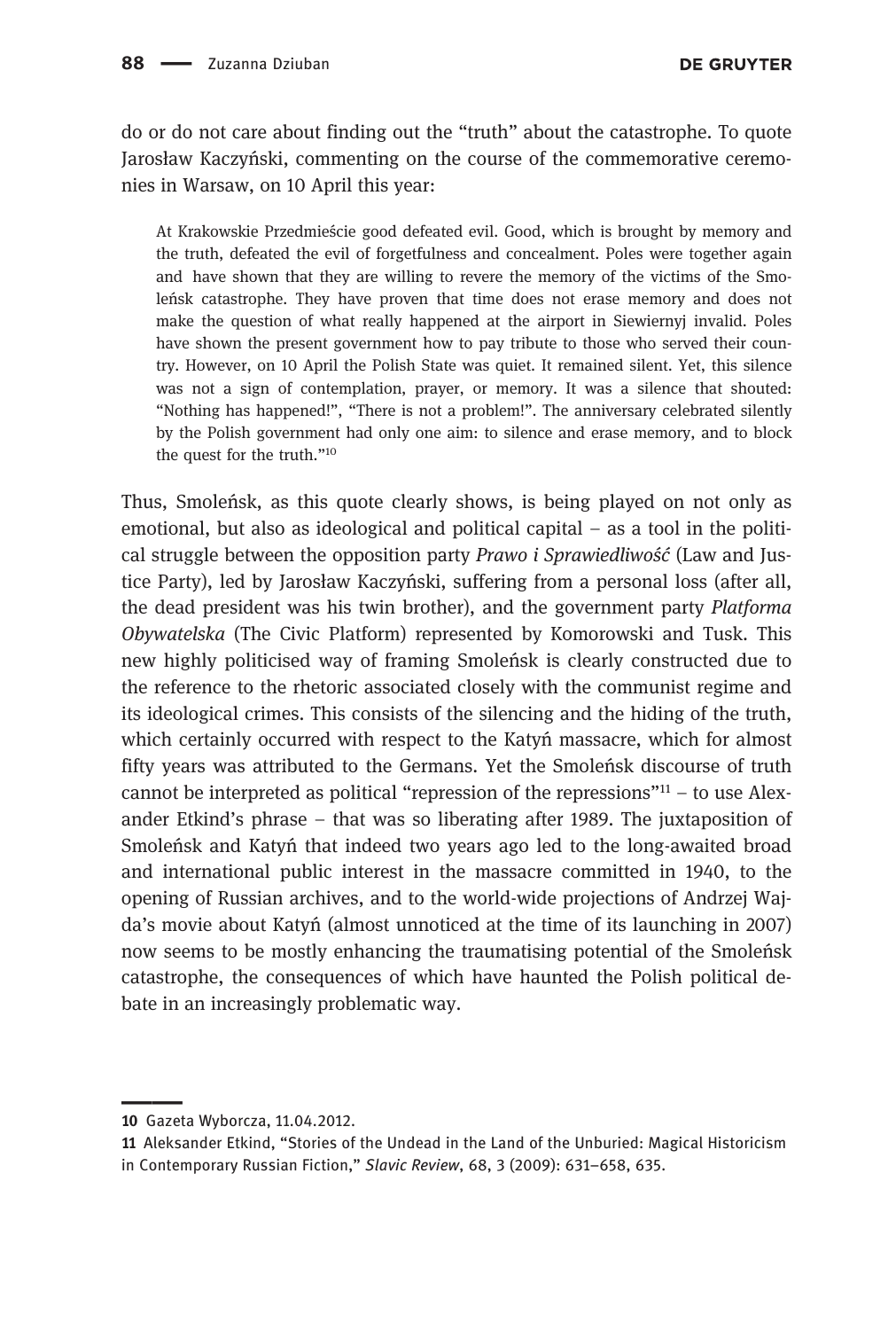### III Competing Commemorations

Thirdly, and probably most importantly, the results of the international competition for the concept of a monument commemorating the victims of the Smoleńsk air crash were announced on 30 March this year. The competition was organised by the Polish Ministry of Culture and National Heritage and the Ministry of Culture of the Russian Federation. The members of an international jury chose the winning project from 96 submitted competition works. Surprisingly, the "Regulations of the International Competition" did not impose any particular top-down content requirements on artists taking part in the competition. The only limitations concerned the form and material of the monument: the maximum area of 400  $m<sup>2</sup>$  and the maximum height of 5 m. "The artists are granted the freedom of artistic expression" $12 -$  states the document. The jury granted three prizes (the winning design being guaranteed realisation) and four equivalent distinctions. All of the competition entries that won awards were submitted by Polish architects or sculptors.

The projects were very diverse and employed very different symbolic, representational, and religious imagery: from the commemoration of every individual victim of the catastrophe and the locating of his or her death in the broader frame of a cross consisting of 96 uneven and damaged stones, the fractures symbolising the devastation caused by the plane crash (the third prize), to more abstract projects – like the one that was awarded the second prize, in which the idea of a victim as both a martyr and a witness (as the authors claim) plays a crucial part. In the latter project the symbolic temple created on the site "on which the sacrifice on that 10 April was made"<sup>13</sup> is to be framed by four rows of trees and house an altar, interestingly, marked by a sign of a Russian, that is Orthodox, Cross.

The winning design was proposed by the sculptor Andrzej Sołyga, the architect Dariusz Śmiechowski, and the graphic designer Dariusz Komorek. The project – according to the justification of the verdict – was rewarded

For the full respect for the authenticity of the place. For the protection of the zone assigned for the victims. For the solemnity of the time-space arrangement which is a backdrop for the diverse emotions of the visitors. For the dramaturgy of the road that all the

<sup>12</sup> Regulations of the international competition for the concept of monument commemorating the victims of the air crash that took place near Smolensk on the 10<sup>th</sup> of April 2010, Centrum Rzeźby Polskiej in Orońsko, the 4th of August 2011. http://sculpture.art.pl/index.php? m=19&p=69. Viewed on 23.04.2012.

<sup>13</sup> Opis Projektu (Project Description) 030591. http://sculpture.art.pl/index.php?m=19&p=69. Viewed on 24.04.2012.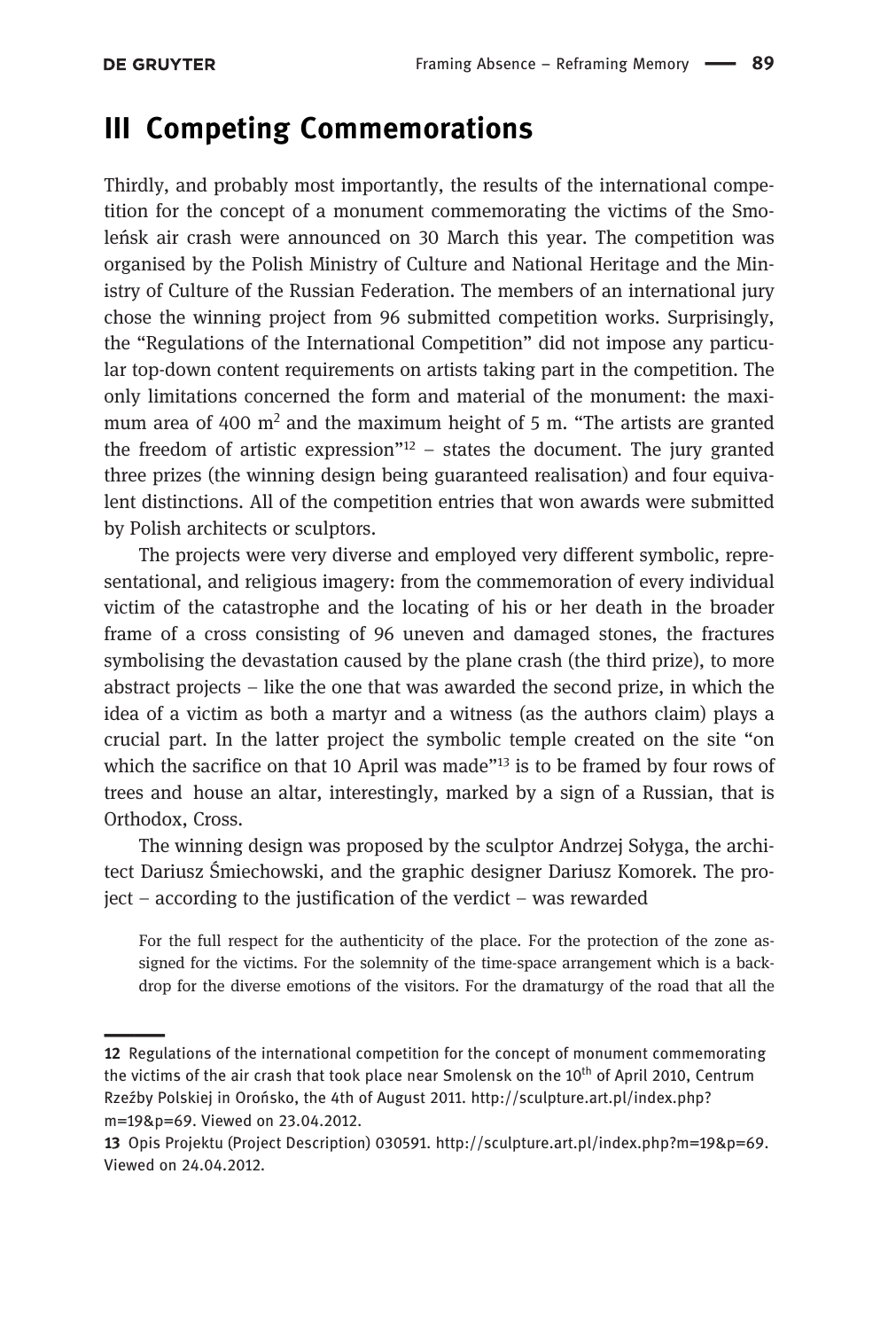

Fig. 1: Monument commemorating the victims of the Smoleńsk air crash. Project by Tomasz Tomaszewski. Third Prize. Courtesy of The Centre of Polish Sculpture in Orońsko.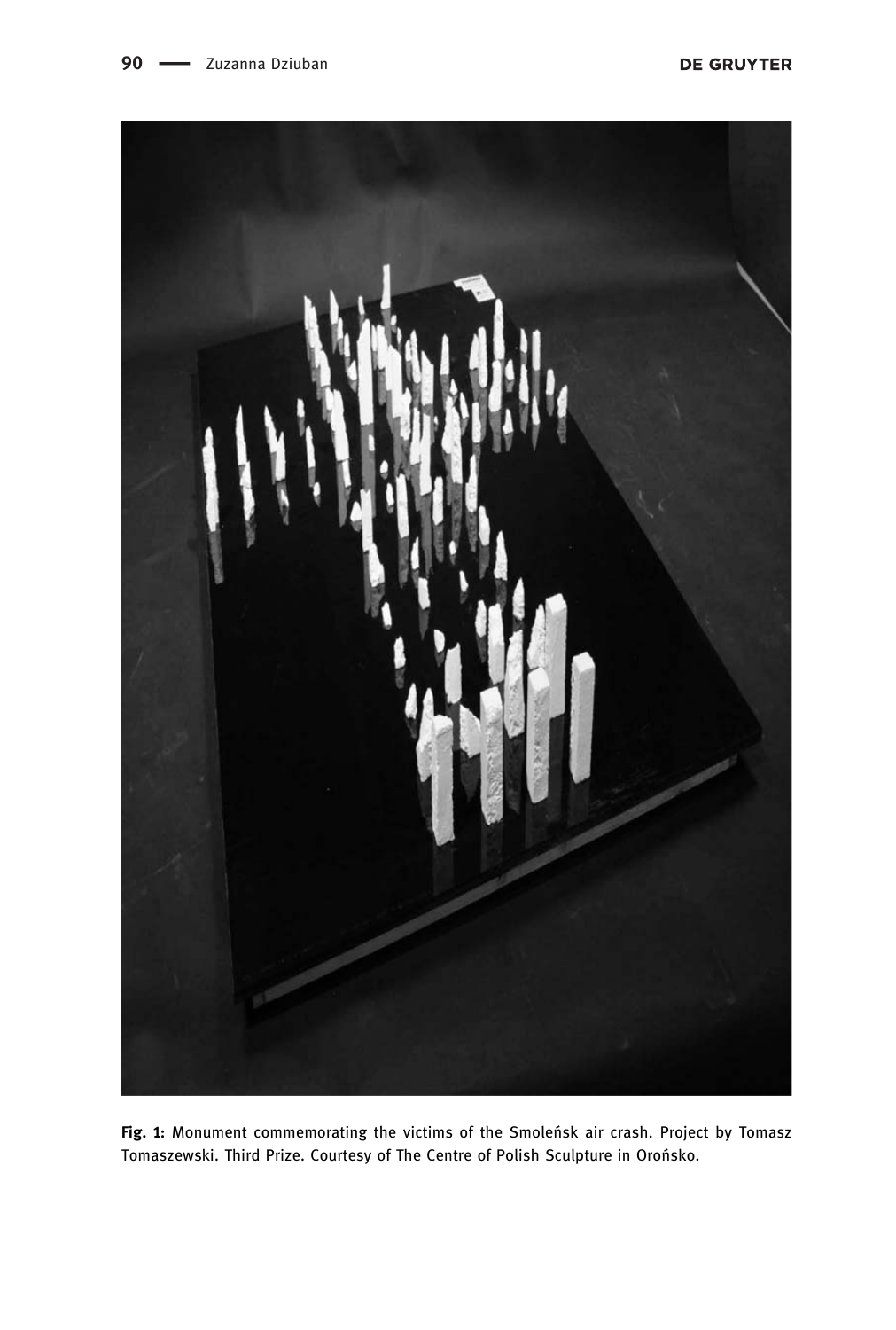

Fig. 2: Monument commemorating the victims of the Smoleńsk air crash. Project by Jeremi Królikowski, Jan Mazur, Krzysztof Ozimek, Mateusz Ozimek, Ewa Trafna, and Włodzimierz Mikusiński. Second Prize. Courtesy of The Centre of Polish Sculpture in Orońsko.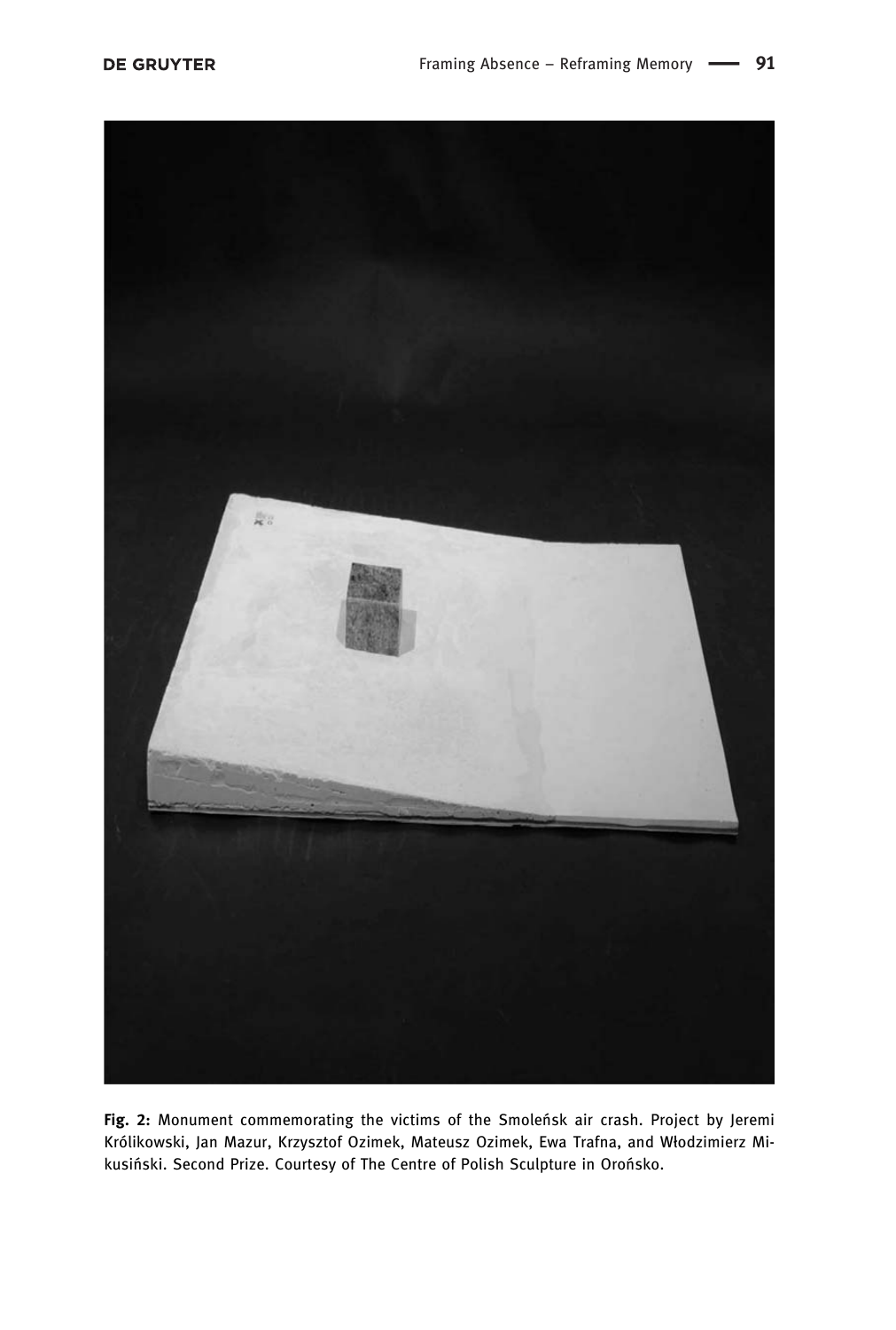

Fig. 3: Monument commemorating the victims of the Smoleńsk air crash. Winning project by Andrzej Sołyga, Dariusz Śmiechowski, and Dariusz Komorek. Courtesy of The Centre of Polish Sculpture in Orońsko.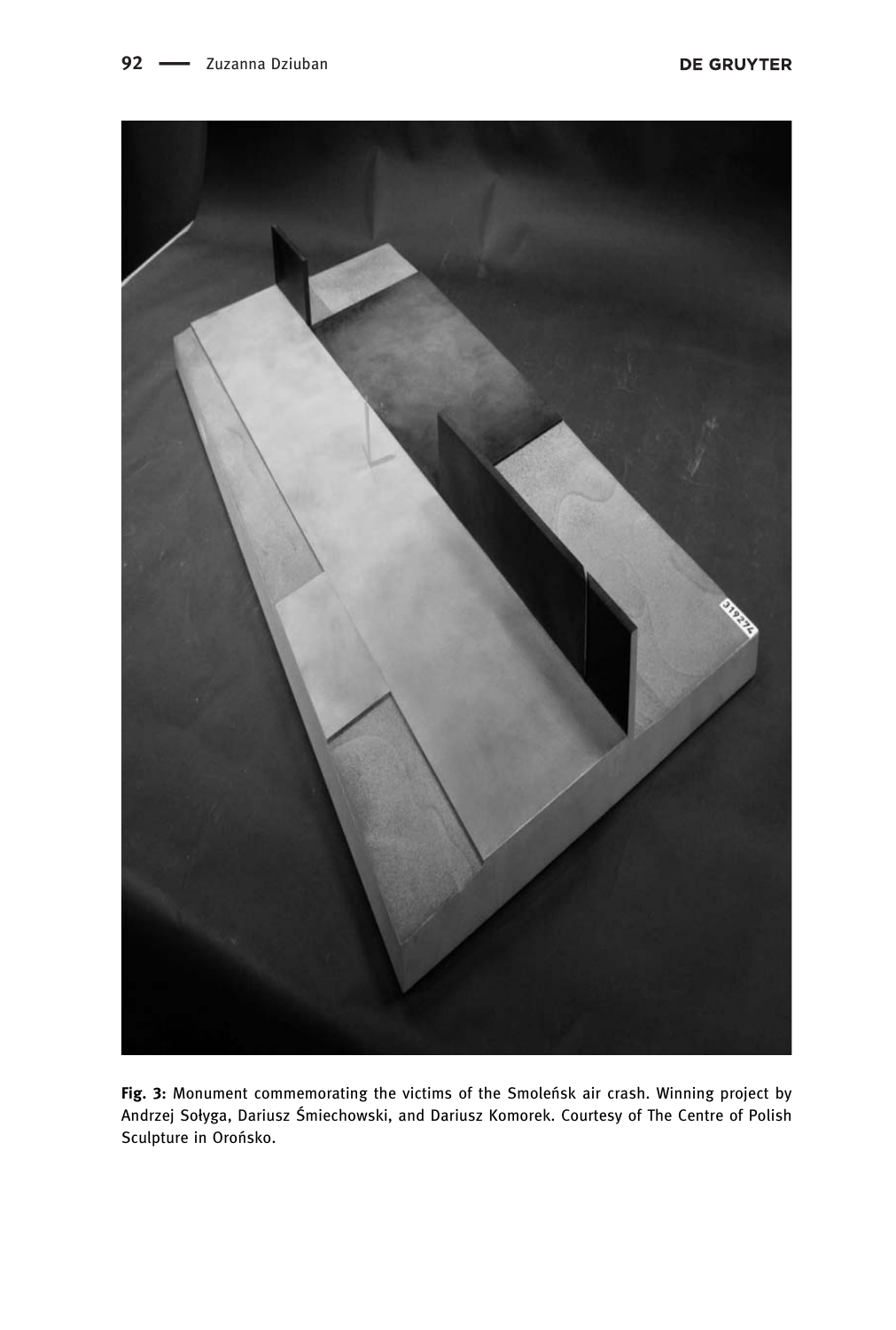living have to take, reflecting the last phase of the catastrophe and then opening space onto the metaphysics of death.14

The project consists of two symbolic roads and a black, fractured wall aimed at separating the visitors' area and the piece of land still covered with the victims' remains. The design also aims at preserving within its scope the cross and stone erected on the site of the accident just after it happened. Yet, its most interesting element, surprisingly not intended to transform the landscape of the Smoleńsk monument, seems to be the annex added to the project, which describes the "sculptural installation" to be built on the memorial site in Katyń.

Even though that element of the project was not  $-$  as the jury stated  $-$  taken into consideration by its members, since the proposition to rebuild the memorial in Katy<sup>ń</sup> went "beyond the framework of the competition", its presence seems to be essential for the authors of the winning design. "We categorically state that it is not possible to link the plane crash with the Katyń crime, nevertheless we think that the commemoration of its context – the destination of the trip of the Polish delegation – is crucial for conveying the full scope of the drama<sup>"15</sup> – says the description of the project. The sculptural installation was inspired directly by the events that took place (or actually did not take place) on the site of the Polish military cemetery and the memorial in Katyń on 10 April 2010, where a large part of the Polish delegation, preparing for a requiem Mass and already awaiting the rest of the Polish guests who were travelling in the presidential plane, was confronted with the news of their sudden death. 96 empty chairs – a very powerful image, which circulated in the Polish media right after the catastrophe, metonymically representing the outcome of the plane crash – symbolise the absence of the victims of the accident on the site of the commemoration of Katyń. Perhaps it is not possible to link the plane crash to the Katyn crime – as the authors of the project state – but it is apparently possible to go the other way round. Katyń is not commemorated in Smoleńsk, but Smoleńsk is to be commemorated in Katyń.

Thus, the planned post-Smoleńsk intervention on the Katy<sup>ń</sup> memorial site – the vast terrain in the middle of the forest, consisting of six mass graves, each marked by a cast-iron cross, and a territory covered with real, but emptied graves that were discovered during World War II  $-$  is intentionally harmonised with the existing memorial. A huge sculptural installation of 96 bronze chairs is to be placed within the territory of the cemetery, right after the first row of the

<sup>14</sup> The justification of the jury verdict, 02.04.2012. http://sculpture.art.pl/index.php? m=19&p=69. Viewed on 24.04.2012.

<sup>15</sup> Opis projektu (Project description) 319274. http://sculpture.art.pl/index.php?m=19&p=69. Viewed on 24.04.2012.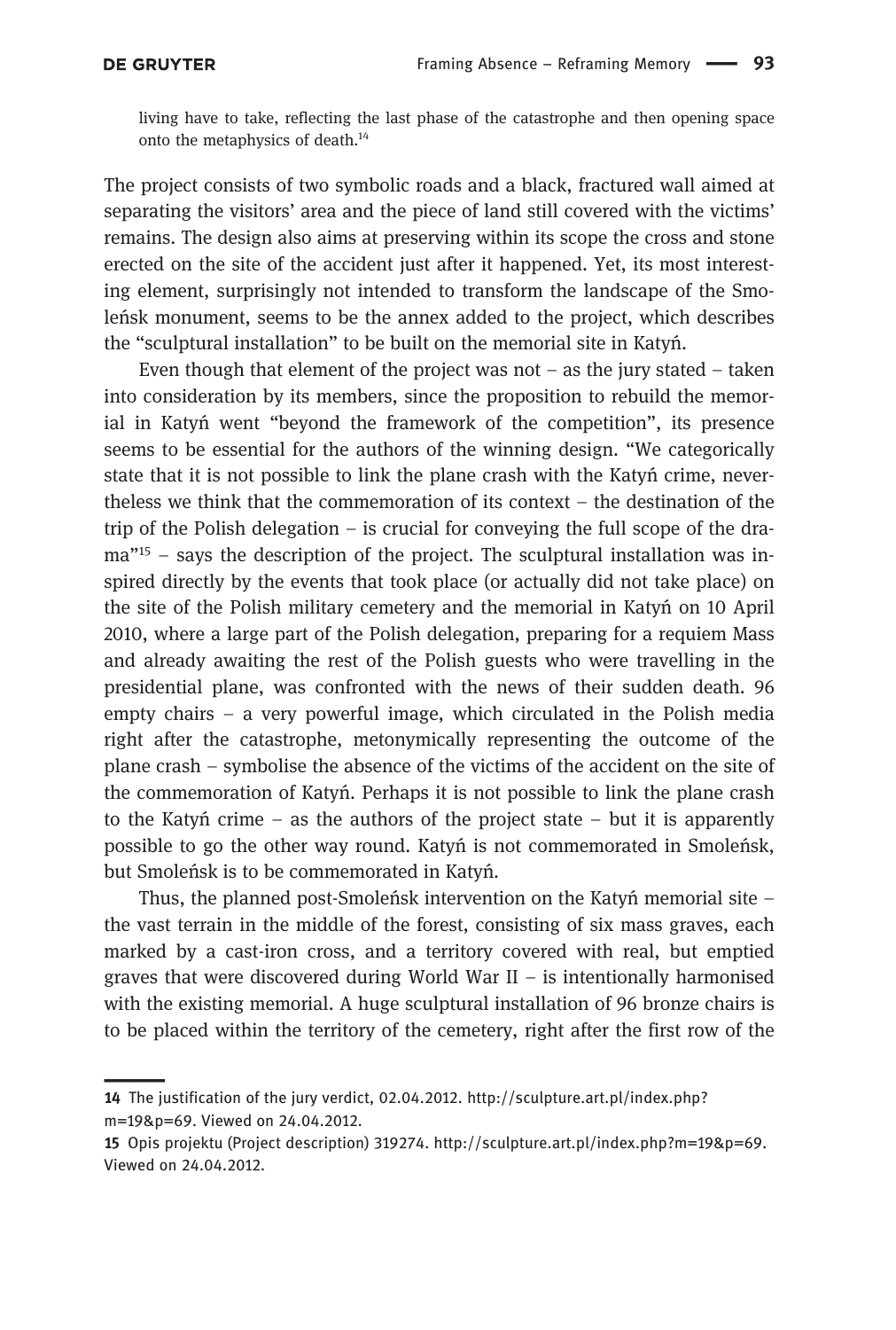

Fig. 4: Planned sculptural installation in Katyń. Courtesy of The Centre of Polish Sculpture in Orońsko.16

<sup>16</sup> Opis projektu (Project description) 319274. http://sculpture.art.pl/index.php?m=19&p=69. Viewed on 24.04.2012.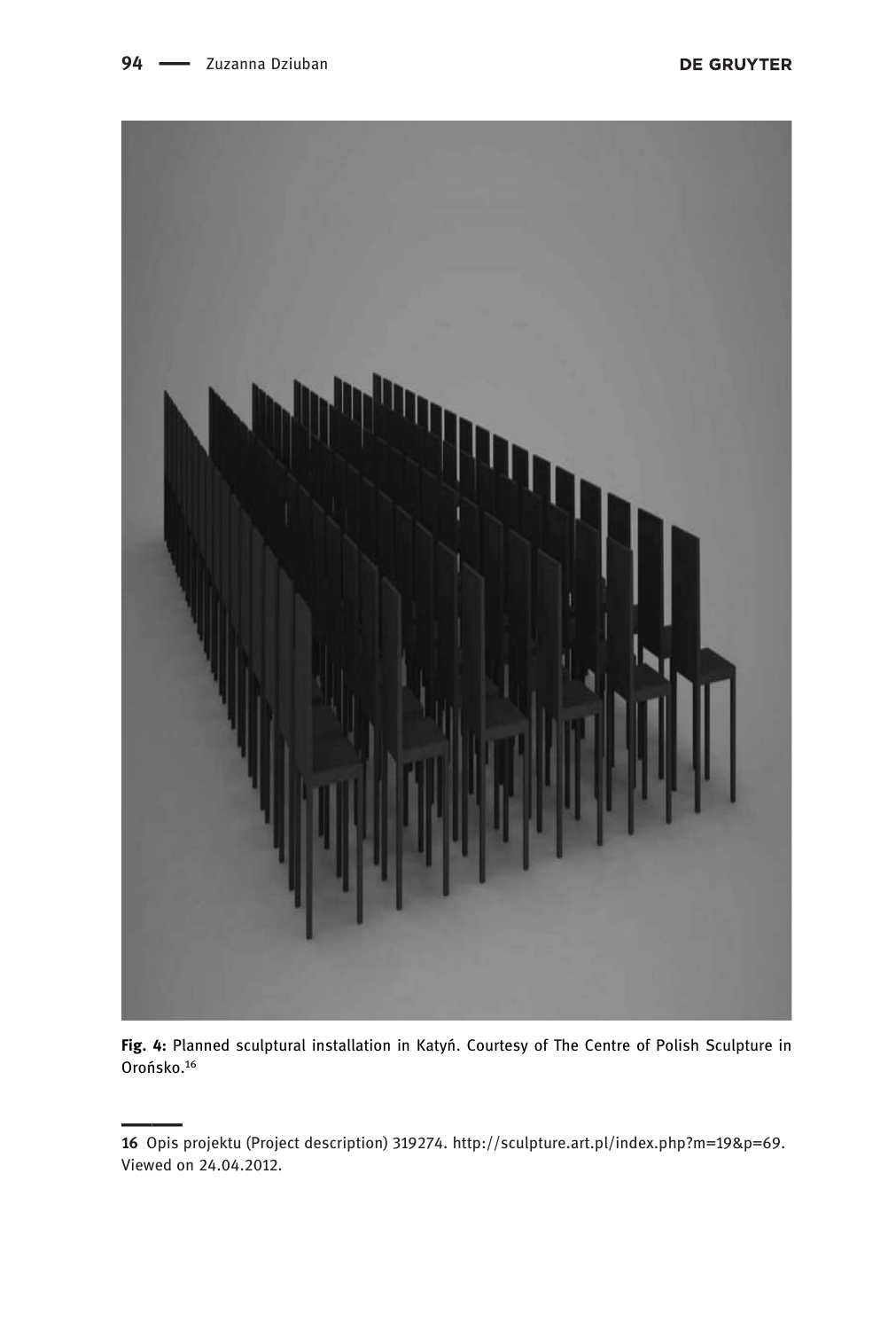

Fig. 5: Planned sculptural installation in Katyń. Courtesy of The Centre of Polish Sculpture in Orońsko.17

<sup>17</sup> Opis projektu (Project description) 319274. http://sculpture.art.pl/index.php?m=19&p=69. Viewed on 24.04.2012.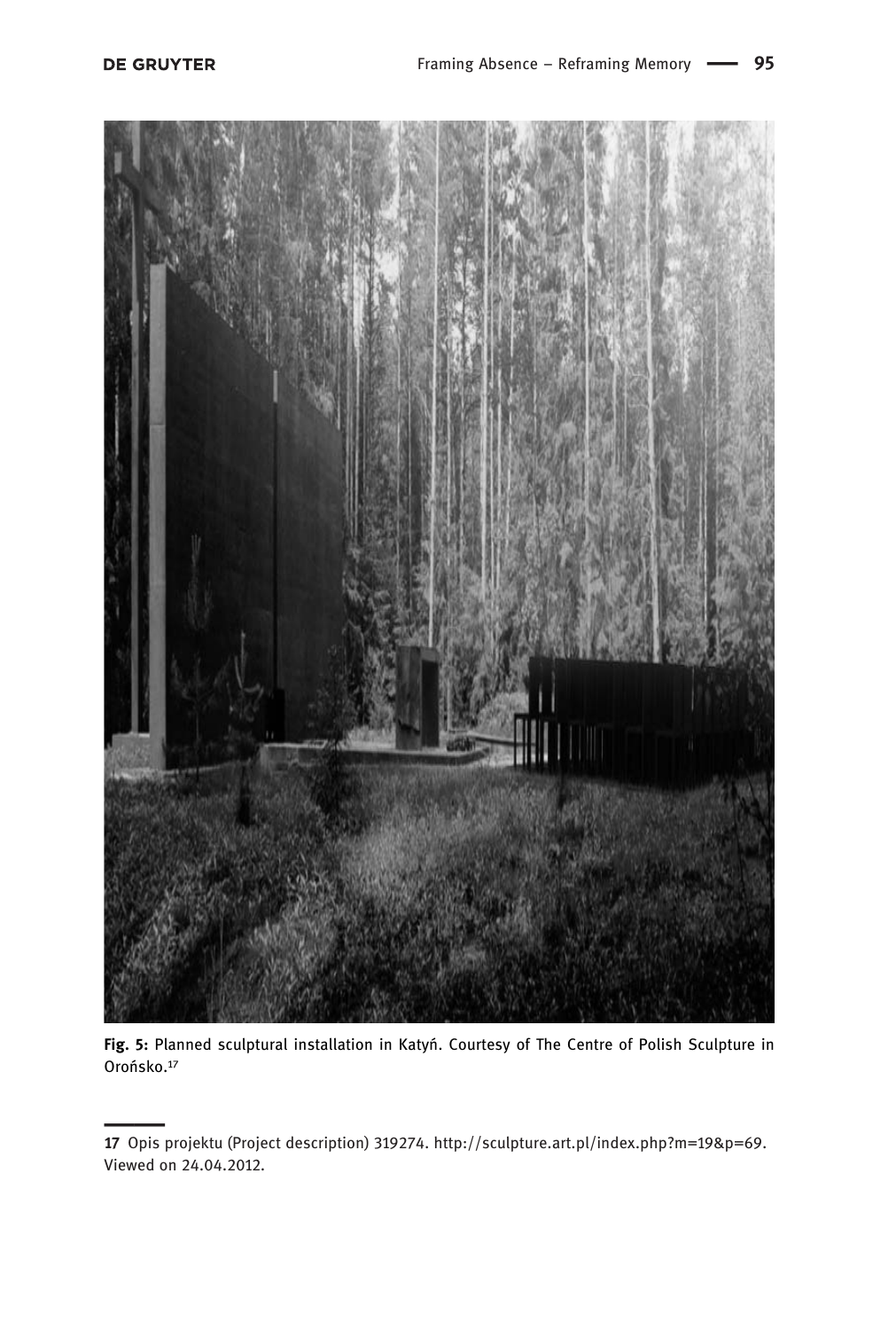graves and just in front of the "sacred" space devoted to religious celebrations. Hence, the chairs are facing, or rather are pointed in, the direction of the socalled "communal epitaph" – a huge, cast-iron but intentionally fractured altar wall – behind which a massive, also cast-iron cross is placed. The altar stands in front of the wall and serves as the site of ceremonies and commemorations: speeches of government officials and representatives of the church are delivered from behind it. The location of the bronze sculpture (slightly darker than the rest of the cast-iron elements of the memorial complex) is therefore not marginal, but central: the chairs are situated exactly in the part of the cemetery where people gather to participate in collective, annual memorial celebrations, and where the "real" chairs awaiting the victims of the plane crash were placed.

I find the fact that this spatial – and not only symbolic – mutual reference of Katyń and Smoleńsk was made, and that the selected project was aimed at rebuilding the Katyń memorial, extremely important. While searching for the justification for the artists' decision to establish a direct relation between the two sites, other than that very problematic one provided in the project description, I have discovered what made this kind of idea possible in the first place. The concept for the monument commemorating the victims of the massacre in Katyń, which was built in 2000 and now functions as a military cemetery and memorial site, was authored by the sculptor Andrzej Sołyga – the leader of the group responsible for the winning design in the Smoleńsk competition. Hence, the author of the Katyń project has the right to change it, rewrite and improve his own works. Yet, what seems to be even more interesting – something that I overlooked at first – is that the same artist, Andrzej Sołyga, in collaboration with Dariusz Komorek, also working in the Smoleńsk project, and two other Polish architects, Zdzisław Pidek and Marcin Roszczyk, was responsible for the creation of the concept of the most modern and most contemporary of Polish Holocaust memorials. I am referring to the only memorial landscape built after 1989: the one of the former NS extermination camp in Belżec, erected in 2004. A Polish Liebeskind, one could say.

## IV Spatial Framing

It was exactly this coincidence – if it is a coincidence at all – that at first shocked me and then provoked me into trying to build some kind of a link or at least to juxtapose the three histories bound up with historical and cultural traumas crucial for Polish national identity, and the three places aimed at their architectural commemoration. Interpretative circulation between Belżec, Katyń,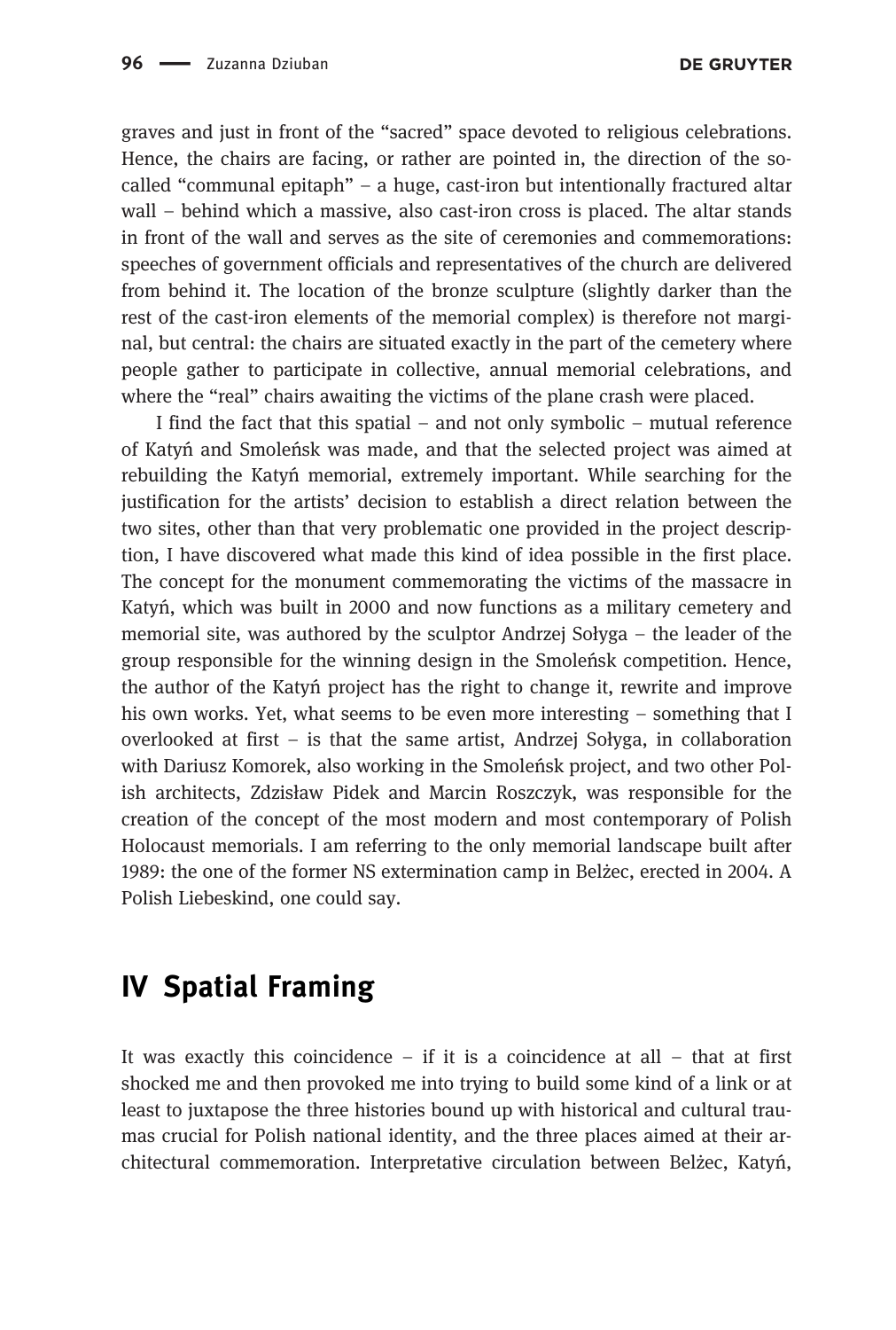and Smoleńsk is obvious with respect to the last two places, however, it does not seem so self-evident when it comes to Belzec.

The fact that the experience of World War II in Poland was very complex – differentiated between the Polish-German and Polish-Russian aspects of the war – only enhances the situation. Both aspects contributed naturally to the myth of Polish heroism and victimhood during the war.<sup>18</sup> The latter, however, was able to influence the process of Polish national identity building only indirectly – on the level of private and family memory – since Soviet crimes were obviously silenced and concealed during the communist regime. As a consequence, the Katyń massacre, mass deportations to the Soviet Union, and the gulags during and right after the war, as well as their official and collective commemorations constitute a memorial universe rather marginalised on the European level, and completely separated from the commemorations and discussions surrounding Polish-German relations and the lately rediscovered Polish-Jewish aspect of the war. Thus, whereas National Socialist crimes (especially the Holocaust) and the problem of Polish-Jewish relations have been gaining significance in Polish public debates and memory work undertaken more or less collectively by Europe-orientated officials, scholars, artists, and influential left-wing activists and intellectuals, public commemoration of the Soviet crimes – such as the incarceration of hundreds of thousands of Poles in concentration and labour camps – is being monopolised almost exclusively by the historians from the Institute of National Memory, opposition parties, military officials, and, last but not least, the Catholic Church. The fact that Katyń and gulag memory is very often placed within a religious frame of reference, as a result of choices made by the victims and their families themselves (most of them also victimised under the communist regime), also leads to the marginalisation of those tragedies in the realm of public memory. (Although there are many plaques in Poland commemorating the survivors and victims of the gulags, every one of them is materially and symbolically linked with a cross. The first gulag museum will be built in Białystok in 2016).

Consequently, Europeanised and secularised Holocaust memory in Poland is almost never confronted with other Polish traumatic stories, and if it is, the confrontation resembles a competition between collective memories, a zero-sum struggle for recognition – such as those described by Michael Rothberg in *Multi*directional Memory – rather than any kind of productive exchange. The unspo-

<sup>18</sup> For a detailed account of this problem see: Annamaria Orla-Bukowska, "New Threads on an Old Loom: National Memory and Social Identity in Postwar and Post-Communist Poland", in: R. Lebow, W. Kansteiner, C. Fogu (eds.), The Politics of memory in Postwar Europe (Durham, London : Duke University Press, 2006).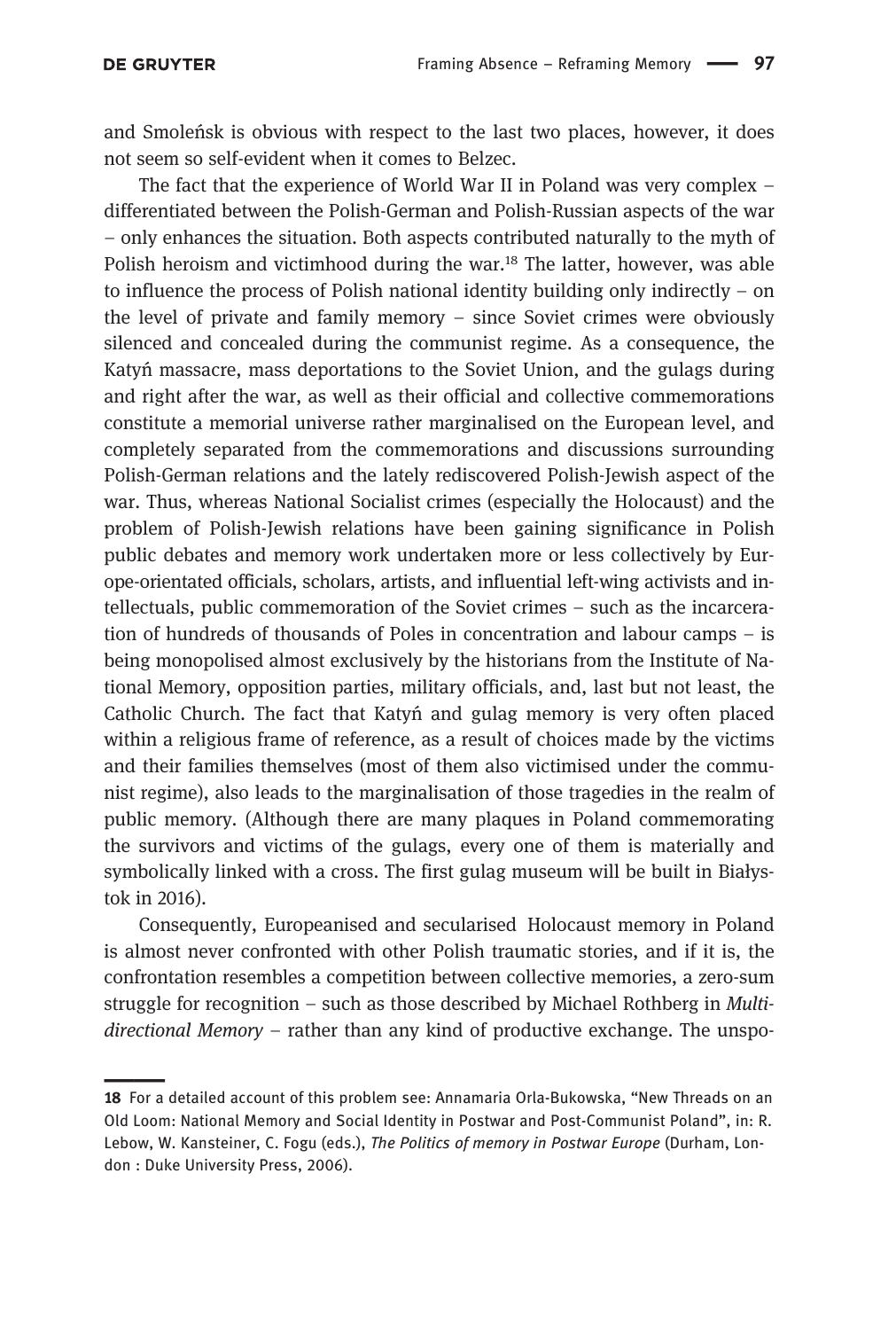**DE GRUYTER** 

ken rivalry between two parallel, traumatising memorial universes that are supposed to collectively create Polish national memory does not allow their agents to exchange experiences and therefore to learn. What is more, that major, persistent, and rather artificial chasm blocks, in my opinion, the cultural process of working through the burden of both traumas.

Therefore, my cross-reference of Holocaust memory work with memorials reworking different foundational moments in Polish history is aimed neither at merely supplementing, nor at equating. I am rather willing to show that the two processes are inevitably interrelated – even if only on a level that is very rarely brought to the fore. I am well aware that this kind of a decision cannot be justified exclusively by the fact that all three memorials were designed by the same architect. That is why I shall try to put his explanations and descriptions of the memorials aside and concentrate exclusively on the history of the memory of the sites and memorial landscapes: spatial representations, spatial imagery, and the symbolical, ideological, and political dimension that the projects evoke.

One can conceive the spatial framing of Belżec, Katyń, and Smoleńsk most of all as an endeavour to locate them in something other than a merely political context. The symbolic framing of the mass graves – the absent remains of the dead – functions as a central element of all three analysed memorials. Thus, the sites are transformed into cemeteries. This kind of transformation, even though obvious in the case of Katyń, which functions as a war cemetery, is additionally reinforced by the fact that the sites of burial established after the war are symbolically separated and doubled by exposing the location of the mass graves in which the NKWD buried murdered Poles. The burial pits "marked as stains in the forest landscape, freed from any vegetation, are to display the stains that cannot be erased."<sup>19</sup> The absence of the dead is located in a strictly religious frame: the entrance gate to the cemetery is equipped with four signs symbolising four religions, the followers of which are buried in the Katyń forest. In the centre of the cemetery there is an altar and an altar wall. It is very clear that the site functions as a place of mourning and recalling the dead.

The transformation of the site of the Smoleńsk plane crash catastrophe into a symbolic graveyard is achieved thanks to the spatial division of the memorial site into two separate parts: the public one, accessible to visitors, and the "sacred"<sup>20</sup> one, closed, inaccessible, and still covered with the remains of the victims of the catastrophe.

<sup>19</sup> Biuletyn Rady Ochrony Pamięci Walk i Męczeństwa "Przeszłość i Pamięć", Nr 3 (16), lipiecwrzesień 2000.

<sup>20</sup> Opis projektu (Project description) 319274. http://sculpture.art.pl/index.php?m=19&p=69. Viewed on 24.04.2012.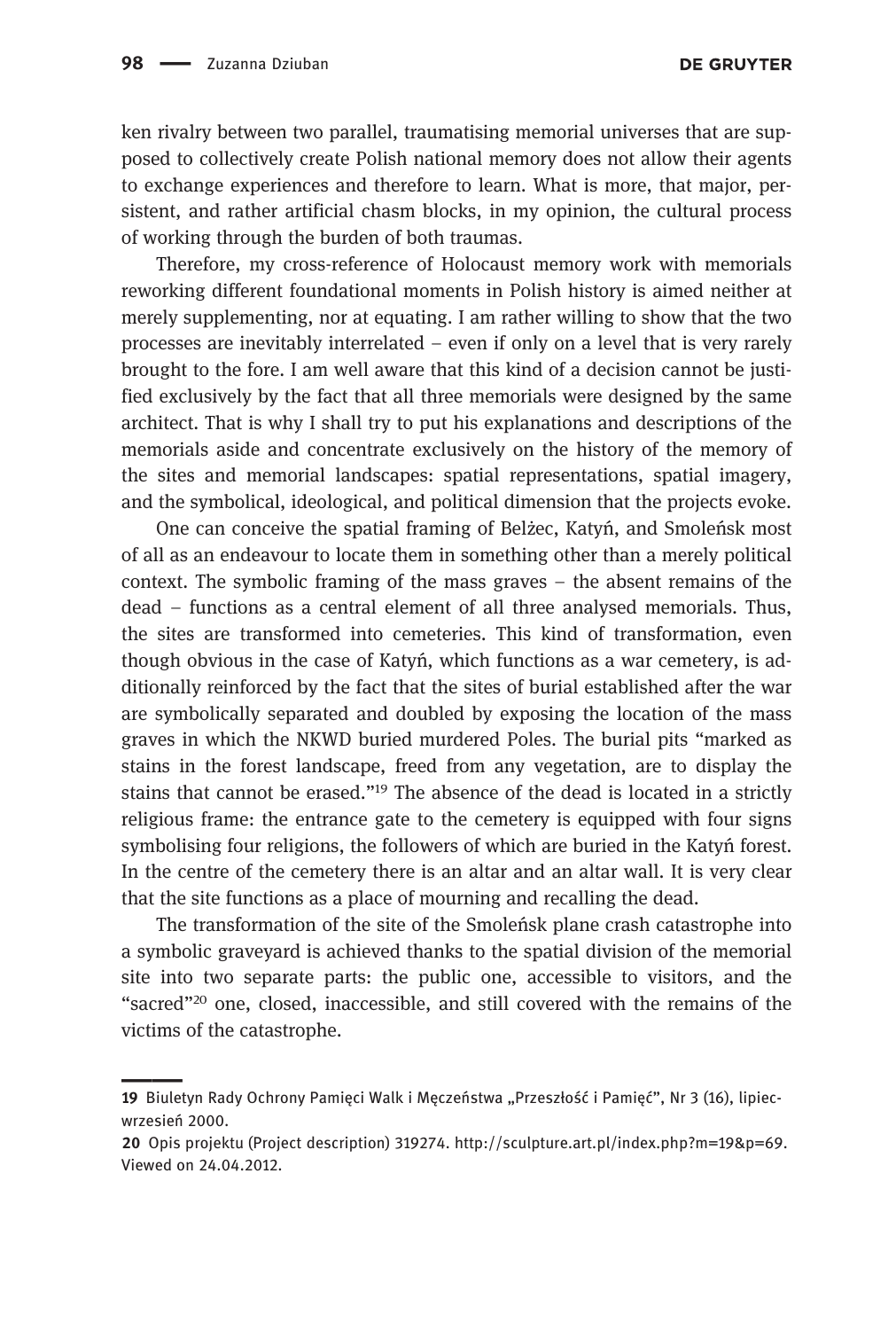

Fig. 6: Planned Smoleńsk Memorial. Courtesy of The Centre of Polish Sculpture in Orońsko.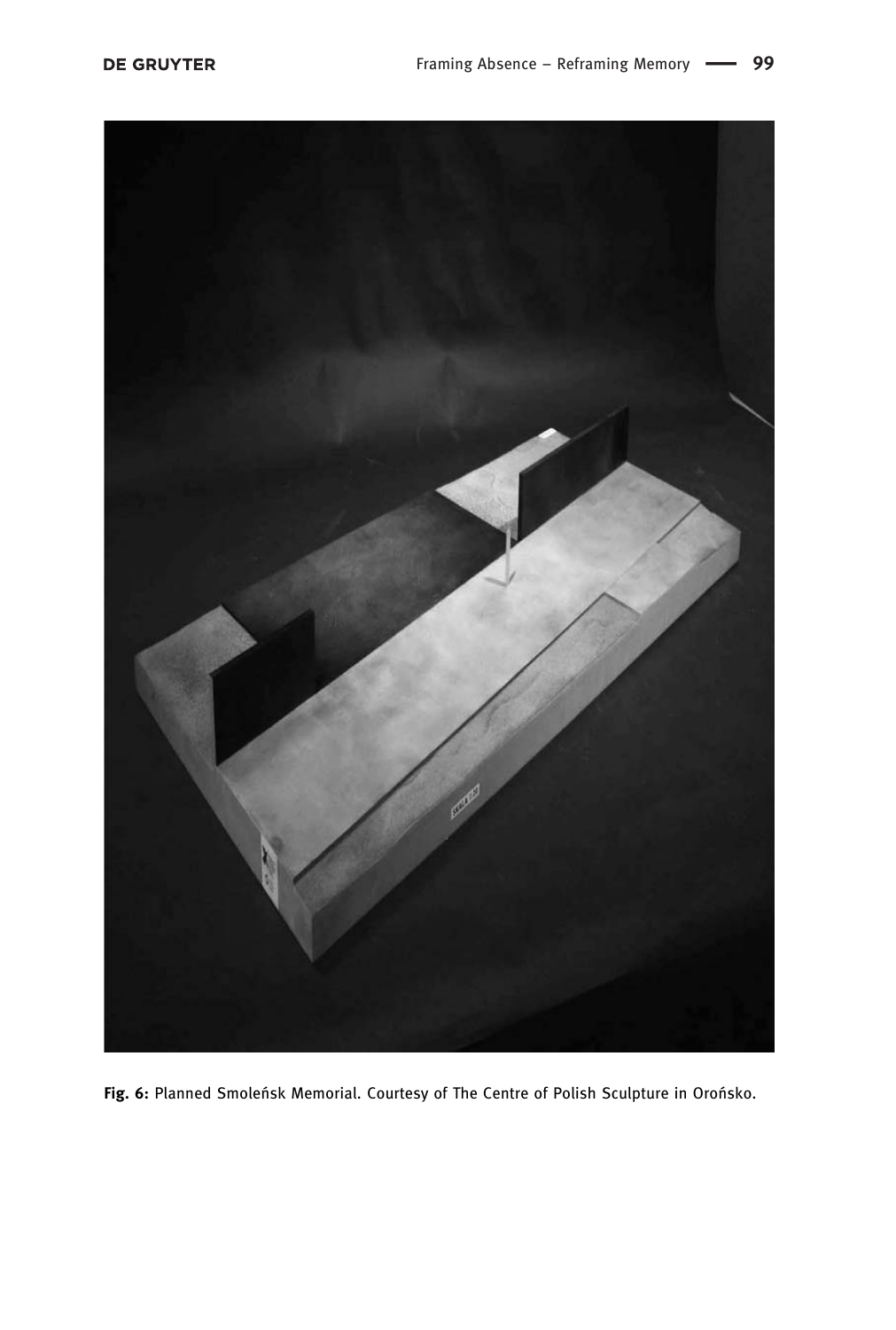The public part of the memorial, constituted by two perpendicular roads (forming a cross), one of which is to mirror the direction of the flight of the plane, are separated from the sacred part by a black, funereal wall. The ruptures in its texture – though not wide enough to cross the wall – make it possible to look on the other side. The only part of the site where the sacred and the secular meet is where a broad rift in the wall – located on the site of the intersection of the two roads – gives access to a small square covered with a black relief. This site – intended as a place for contemplation and remembrance – is framed by the names of all 96 victims of the accident. Again, religious imagery and the sacred-secular opposition, as well as an effort to problematise the extent to which the identification of the visitors (at first symbolically repeating the road of the victims of the catastrophe) with the death can be achieved, are crucial for the architectural elaboration of the memorial site.

The strategy of commemoration applied in Belżec takes on and elaborates the problem of representing the graveyard in a slightly different manner. The main objective of the sculptors responsible for the project was not only to protect the 33 mass graves discovered by archeologists, but also to symbolically represent the camp itself.

The beautiful landscape is separated from its surroundings by a concrete wall. After passing through the entrance gate, visitors find themselves on a symbolic ramp, framed by the museum building (train) on one side, and by a pile of rails on the other. The function of the pile of rails is to represent a funeral pyre on which the corpses of gassed victims were burnt. In front of the ramp there is a cemetery: a raising terrain covered with slag and fenced with wire which therefore – like fragments of the Katy<sup>ń</sup> and Smoleńsk memorial sites – cannot be trespassed upon. Fragments of the fenced land, covered with darkened slag and untouched – according to Jewish tradition – mark the mass graves. The slit or tunnel leading through the graveyard – the only part of the cemetery accessible to the visitors – is also the only part of the camp free of human remains, and is probably also the death road of the camp.

The tunnel leads visitors to the Ohel, the walls of which are covered with names (but not surnames) of the victims, and the inscription, which stems from the book of Job and provides an interpretative frame for the aesthetic means used for the creation of the terrain of the cemetery: "Earth do not cover my blood – let there be no resting place for my outcry". The experience of crossing the tunnel between the graves, very suggestive, but affective rather than haptic, reminds one of the experience of walking through Eisenman's Holocaust Memorial. Yet, the interplay between the experience of trauma of the victims who were forced to cross the road, and the experience of the visitor, inaugurated by the architectural form of the Belżec memorial, has a denouement that is lacking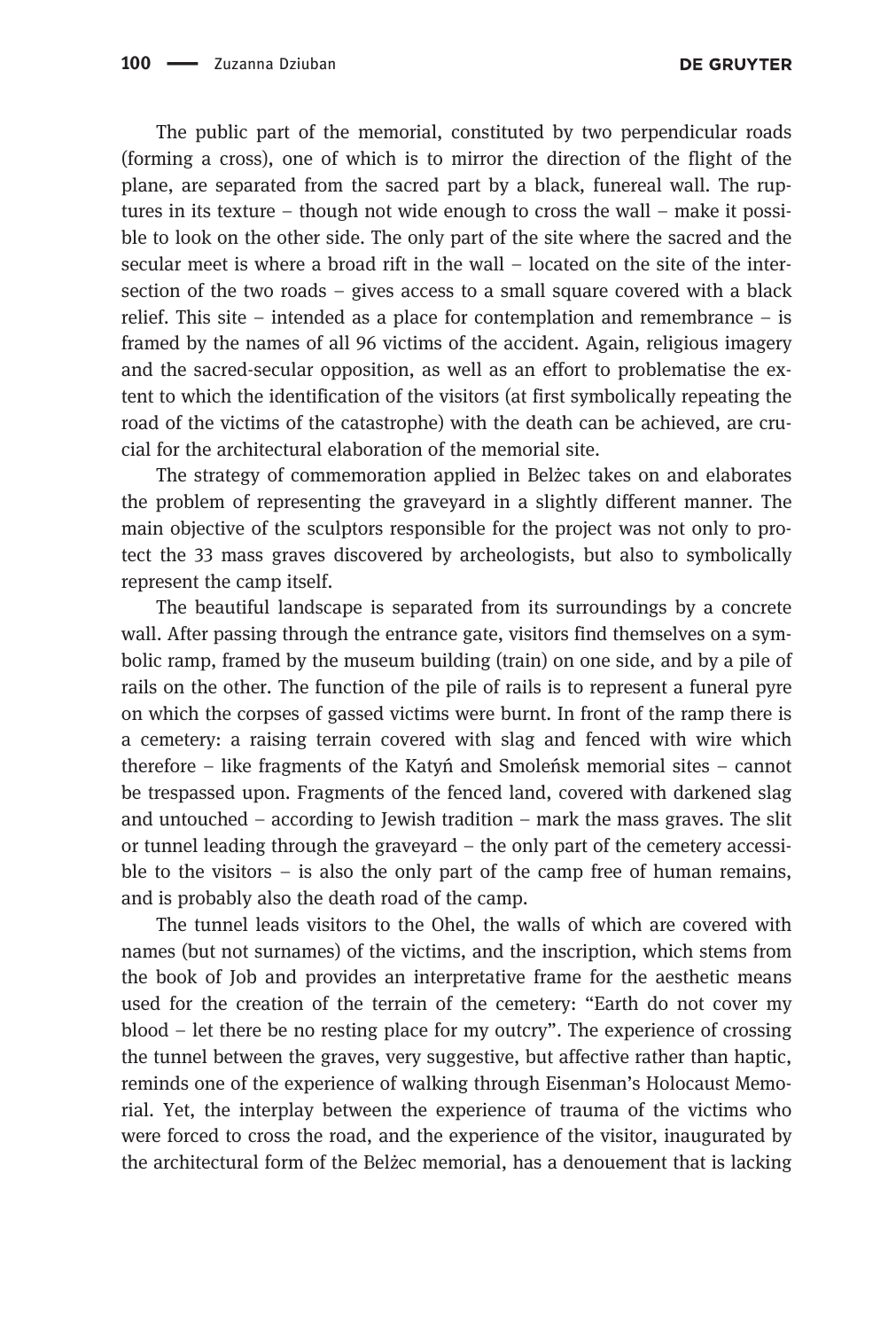

Fig. 7: Bełżec Memorial. Photo: Piotr Kolasiński.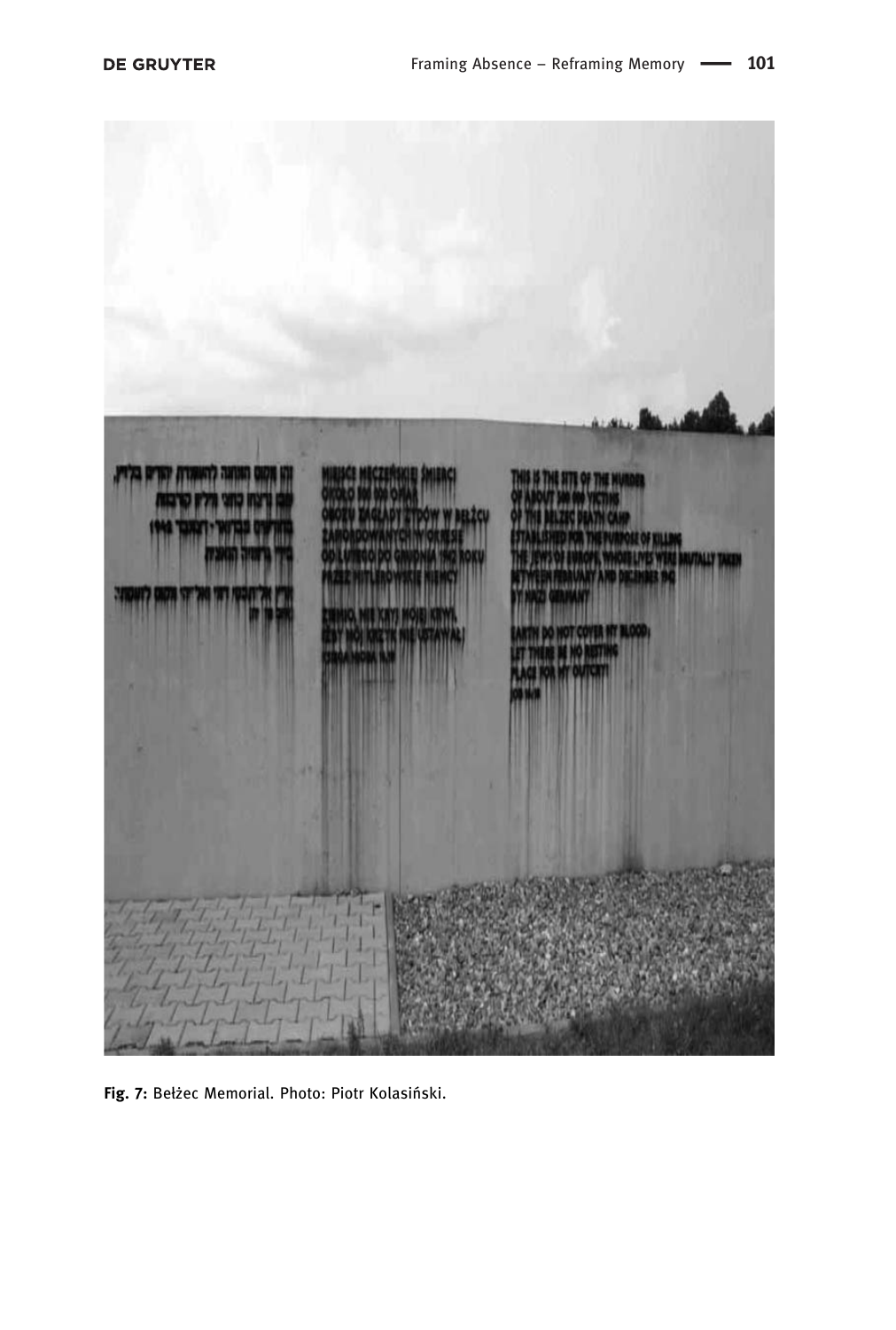

Fig. 8: Bełżec Memorial. Photo: Piotr Kolasiński.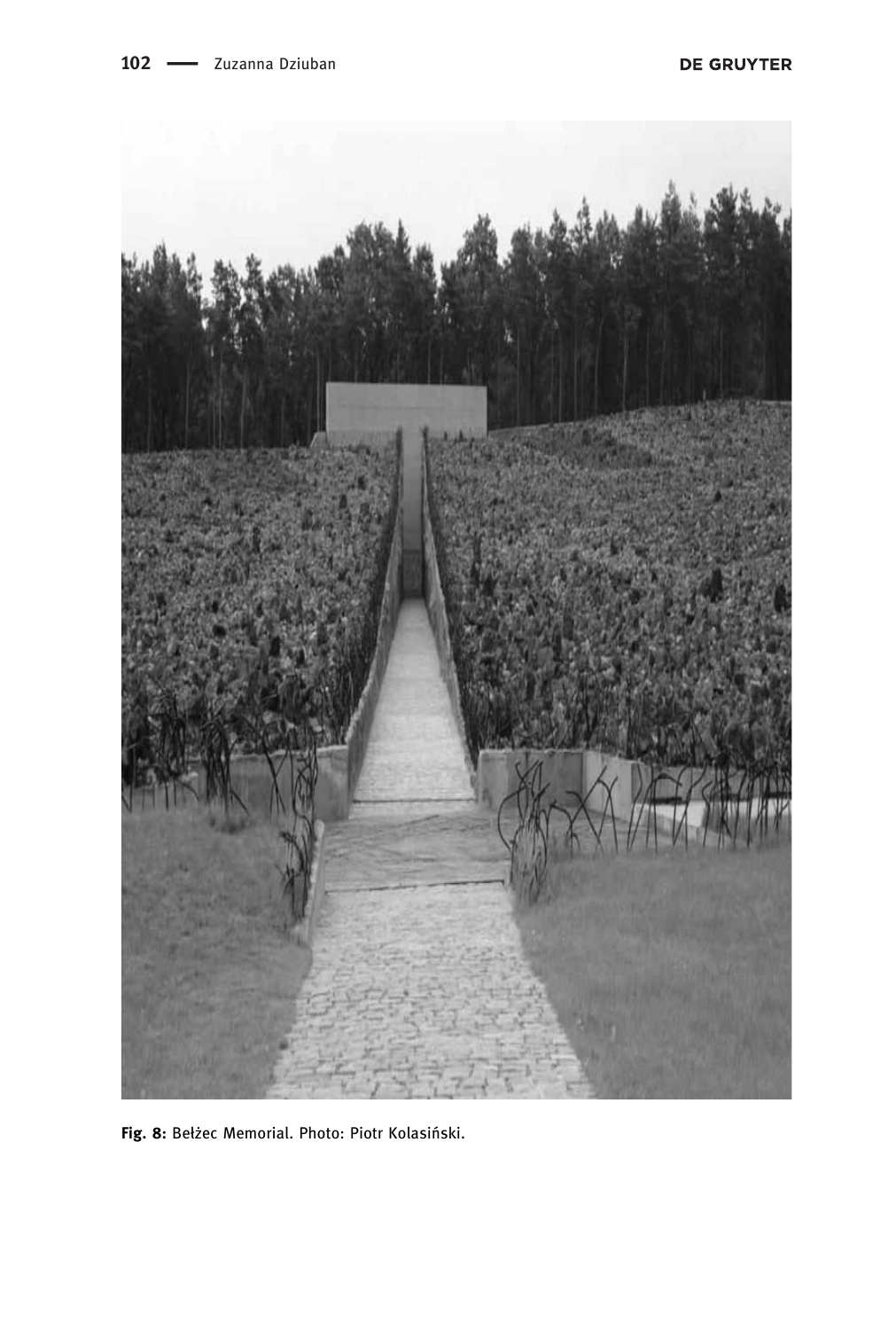

Fig. 9: Belżec Memorial. Photo: Zuzanna Dziuban.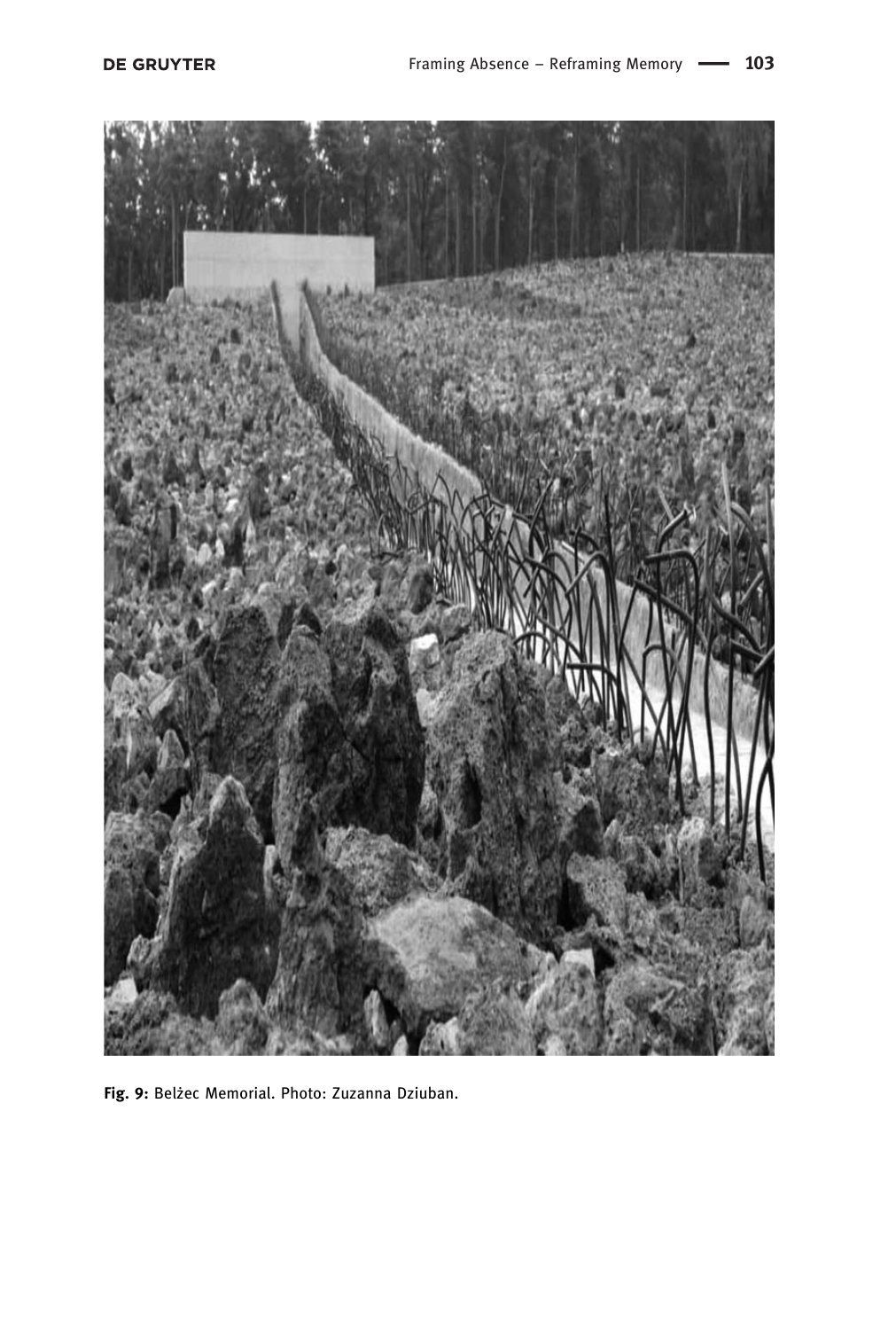

Fig. 10: Bełżec Memorial. Photo: Piotr Kolasiński.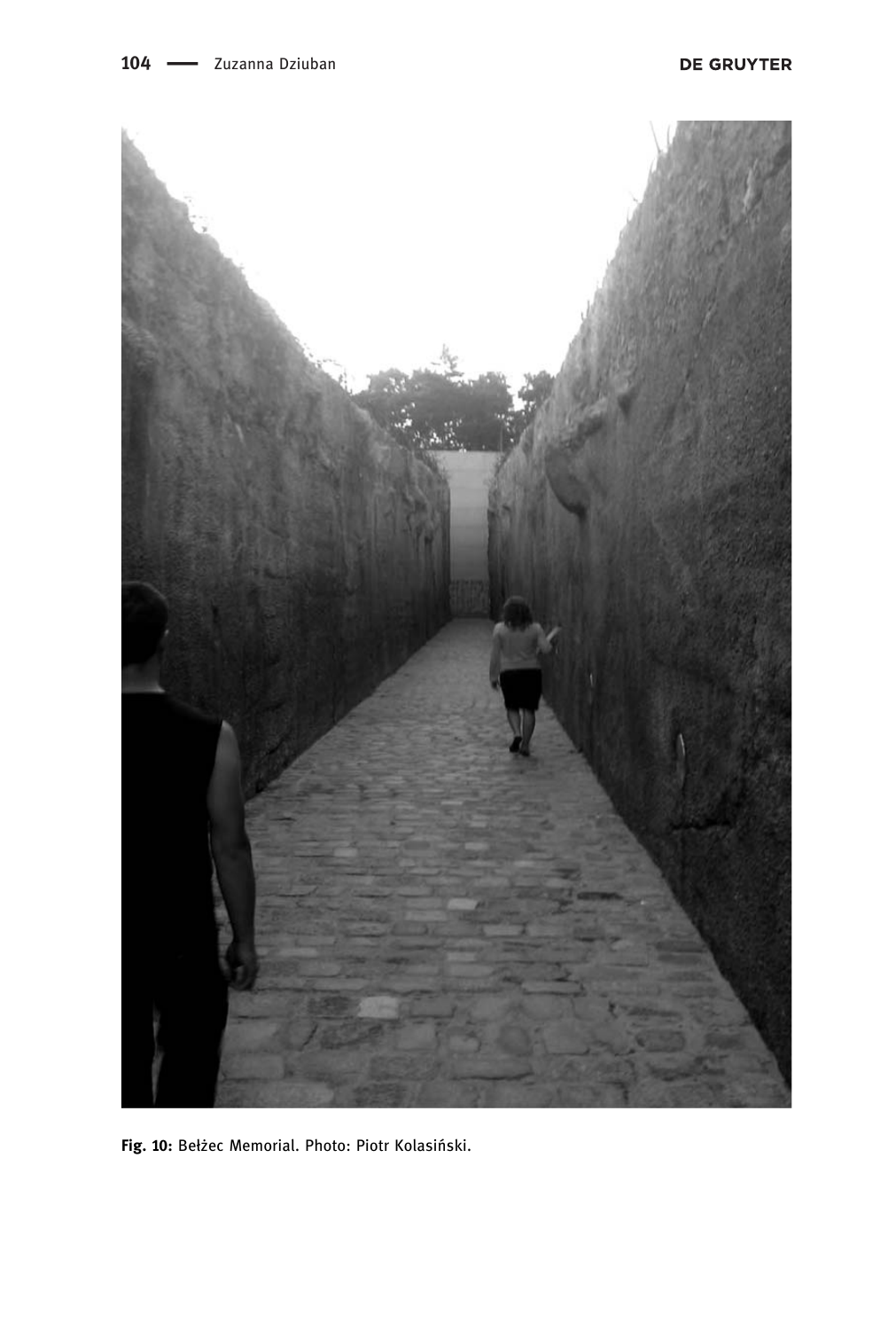in Eisenman's project. The experience of distance and closure restored thanks to the entrance into the Ohel very much resembles the one provided by the Smoleńsk square. Identification with the victims is blocked and memory (as mourning or as melancholy) is all that remains.

### V Between Absence and Memory Work

Also obvious are the similarities between the history of memory of Belżec and Katyń seen as both *lieux de mémoire* and merely topographically conceived sites of memory. After World War II, both sites were almost absent in Polish memory discourse (or forgotten, as it is often claimed). When present or referred to, they were inevitably ensnared in a web of lies. The institutionalisation of official memory under the totalitarian regime, strictly connected with the socalled politics of "white stains" – realms and events being an object of intentional and state controlled cultural amnesia – led to the inevitable erasure of the Katy<sup>ń</sup> and Holocaust memory (separated from the memory of Polish suffering during World War II) from the public realm. They existed primarily as private landscapes of traumatic memory. Thus, the disturbing absence ("absent presence"), which can be seen as metaphorical only to a certain extent, has to be understood as part of the history of the memory of both sites.

Katyń, for more than forty years nonexistent in Polish public history, became an object of open public debate only after the political transformation in Poland in 1989. In 1995, Soviet responsibility for the Katyń massacre was confirmed by "president Gorbachev in part, and then by president Yeltsin in full"<sup>21</sup>, making official commemoration of Katy<sup>ń</sup> in the "authentic" site in Katy<sup>ń</sup> forest (that is in Russia) possible. Poles were not only granted access to the site, but most importantly regained the right to openly criticise and accuse both Russians, who committed the crime and Polish officials who concealed the truth about it for such a long time. Katyń was thus immediately employed as a tool in the ideological and political struggle between the right-wing parties and the post-communist ones. Moreover, thanks to the fact that it symbolised crimes committed both on Polish citizens and on Polish memory it could (and it was most definitely used in this way) be placed "at the very heart of [the] Polish victimhood [and heroism]"<sup>22</sup> myth of those who perished in the Katy<sup>ń</sup> forest, as well as of those who suffered or died while fighting for its memory. The critical

<sup>21</sup> Orla-Bukowska, "New Threads", p. 205.

<sup>22</sup> Nowak, "Memory clashes", p.3.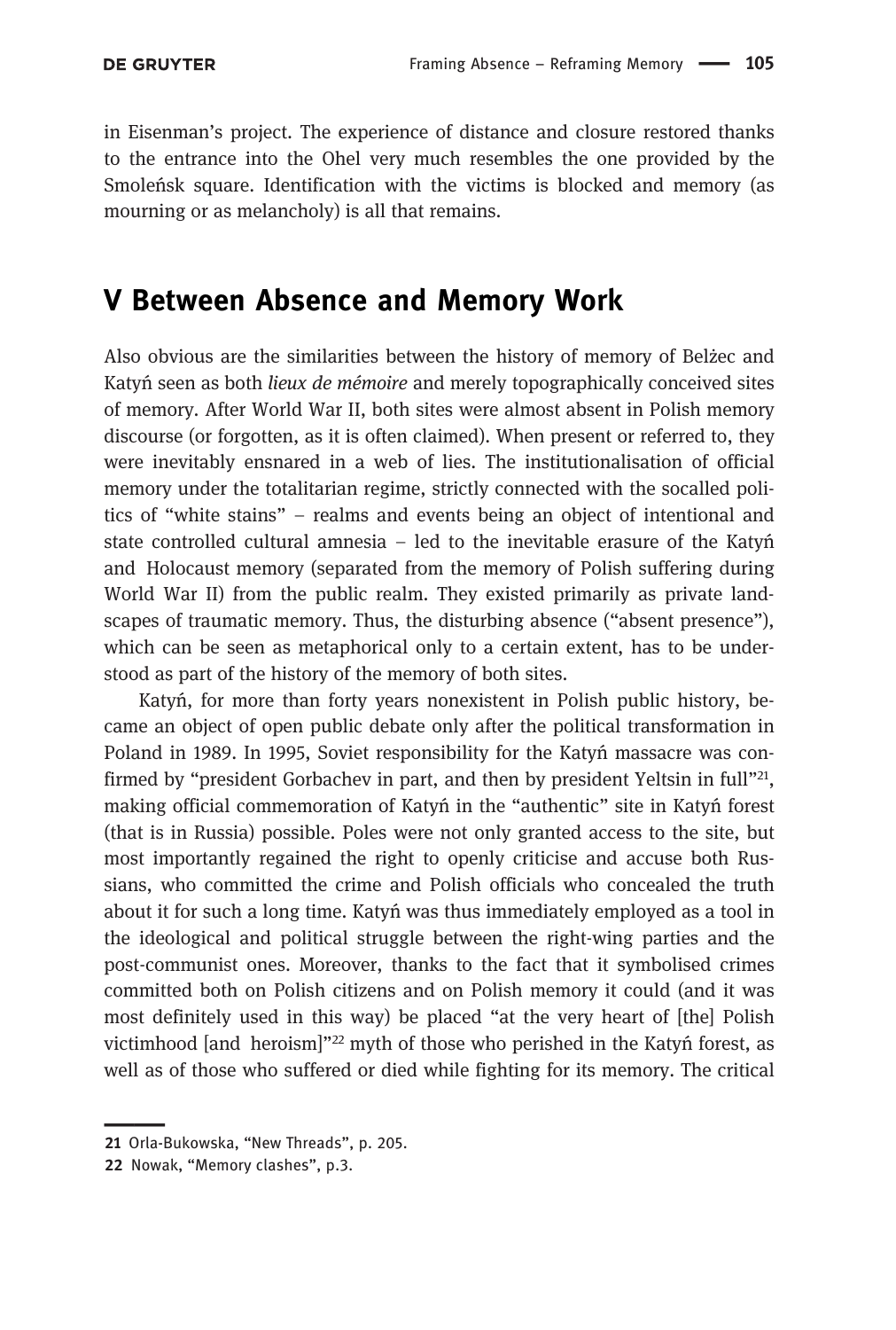**DE GRUYTER** 

and political potential of Katyń, as the essence of Russian and Polish crimes, as well as the mythological one, reinforcing the Polish myth of heroism and victimhood, is consequently being played out until this very day.

The rediscovery of Belżec after 1989 was governed by a very different logic, contributing actually to a problematisation of the above-mentioned myth. The site as a subject of historical research was transformed into a contested landscape: a prism through which one could not only rethink the efforts to decentralise, revise, or reinterpret the history of the memory of the camp, but also analyse the problem of Polish-Jewish relations during World War II – until then almost absent from Polish public discourse.<sup>23</sup> Thus, the discussion opened by the publication of Jan Tomasz Gross's controversial book on Jedwabne (Neighbours) in  $2000^{24}$ , and on the post-war plunder of Treblinka and other sites of former extermination camps (Golden Harvest) in 2010<sup>25</sup>, radically transformed the Polish imagery and cultural memory of death camps, and allowed one to question the firmly established conviction about Polish victimhood during World War II. Most importantly, the debate and the following extended research on the post-war history of the camp destabilised the victim-perpetrator dialectics that were foundational for popular Polish interpretations of the war. The problematisation of the question of the ownership of World War II trauma presented extermination camps in a totally new light: they became the synonym not only for the more or less generalised "Hitlerian terror", but also – at least to a certain extent – for "Polish guilt".

Paradoxically, the radically opposing political and ethical entanglements of the interpretations of, respectively, Katy<sup>ń</sup> – reinforcement of the myth of heroism and victimisation – and Belżec – destabilisation of the myth and deconstruction of the deeply grounded victim-perpetrator dialectics – which should problematise each other and open space for a discussion aimed at working through the burden of both, are hardly visible at the Katyń and Belżec memorial sites. What is more, the cultural history of absence of those sites, which is central to their political and ideological meaning today, is not incorporated into either one of them. Yet, absence – as seen and framed from a variety of interpretative perspectives – plays a dominant rôle in the strategies of remembrance inscribed in Belżec and Katyń as landscapes of traumatic memory, as in Smoleńsk.

Firstly, its public idiomatisation in the memorials presented as sites of confrontation with death marks the division between the visitors and the victims all

<sup>23</sup> See: Robert Kuwałek, Obóz Zagłady w Bełżcu (Lublin: Państwowe Muzeum na Majdanku, 2010).

<sup>24</sup> Jan Tomasz Gross, Neighbors: The Destruction of the Jewish Community in Jedwabne, Poland (New York, London: Penguin, 2002).

<sup>25</sup> Jan Tomasz Gross, Irena Grudzińska-Gross, Złote żniwa ( Warszawa: Znak, 2011).